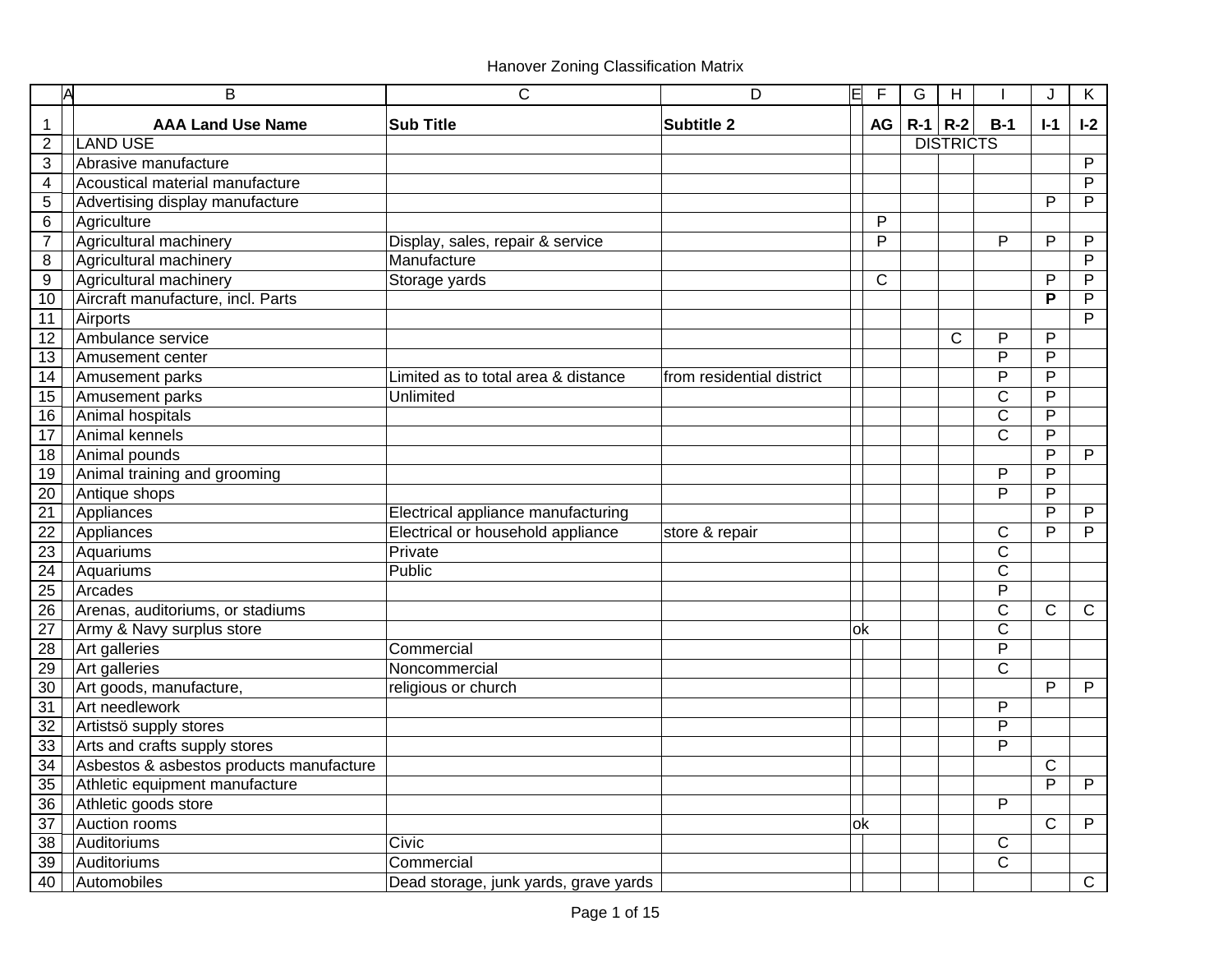| W               | B                                           | $\mathsf{C}$                          | D                                 | 旧           | F  | G     | H     |                       | J                     | K              |
|-----------------|---------------------------------------------|---------------------------------------|-----------------------------------|-------------|----|-------|-------|-----------------------|-----------------------|----------------|
| 1               | <b>AAA Land Use Name</b>                    | <b>Sub Title</b>                      | <b>Subtitle 2</b>                 |             | AG | $R-1$ | $R-2$ | $B-1$                 | $I-1$                 | $I-2$          |
| 41              | Automobiles                                 | Driving schools                       |                                   |             |    |       |       | $\mathsf{C}$          |                       |                |
| 42              | Automobiles                                 | Glass or mirror shops                 |                                   |             |    |       |       | C                     |                       |                |
| 43              | Automobiles                                 | Wash                                  |                                   | $\mathbf C$ |    |       |       |                       | P                     | P              |
| 44              | Automobiles                                 | Manufacture                           |                                   |             |    |       |       |                       |                       | C              |
| 45              | Automobiles                                 | Parts manufacture                     |                                   |             |    |       |       |                       | $\mathsf{C}$          | C              |
| 46              | Automobiles                                 | Rental, establishment                 |                                   |             |    |       |       |                       | P                     | P              |
| 47              | Automobiles                                 | Repairs                               | Major                             |             |    |       |       | С                     | P                     | P              |
| 48              | Automobiles                                 | Repairs                               | Minor                             |             |    |       |       | C                     | P                     | P              |
| 49              | Automobiles                                 | Sales, new from enclosed showroom     |                                   |             |    |       |       | C                     | P                     | P              |
| 50              | Automobiles                                 | Sales, new or used, open or enclosed  |                                   |             |    |       |       | C                     | P                     | P              |
| 51              | Automobiles                                 | Seat cover or convertible top estabs. |                                   |             |    |       |       | $\overline{C}$        | P                     | P              |
| 52              | Automobiles                                 | Service station                       | (also see gasoline serv. station) |             |    |       |       | P                     | P                     | P              |
| 53              | Automobiles                                 | Showrooms                             |                                   |             |    |       |       | $\overline{\text{c}}$ | $\overline{P}$        | $\overline{P}$ |
| $\overline{54}$ | Automobiles                                 | Supply stores, with repair service    |                                   |             |    |       |       | C                     | P                     | P              |
| 55              | Automobiles                                 | Towing                                |                                   |             |    |       |       | Ć                     | P                     | P              |
| 56              | Automobiles                                 | Wrecking yard                         |                                   |             |    |       |       |                       |                       |                |
| 57              | Awning manufacture                          | Custom, including repairs             |                                   |             |    |       |       | C                     | P                     | P              |
| 58              | Awning manufacture                          | Unlimited                             |                                   |             |    |       |       |                       | P                     | $\mathsf{P}$   |
| 59              | <b>Bait sales</b>                           |                                       |                                   |             |    |       |       | C                     | P                     | P              |
| 60              | <b>Bakeries</b>                             |                                       |                                   |             |    |       |       | $\overline{\text{c}}$ | $\overline{P}$        | P              |
| 61              | Banks and trust companies                   |                                       |                                   |             |    |       |       | P                     | P                     | P              |
| 62              | Barber and beauty shop equipment sales      |                                       |                                   |             |    |       |       | P                     | P                     | P              |
| 63              | <b>Barber</b> shops                         |                                       |                                   |             |    |       |       | P                     | P                     | P              |
| 64              | Baths, steam (see physical culture estabs.) |                                       |                                   |             |    |       |       | Ċ                     | C                     | C              |
| 65              | Battery manufacture, including rebuilding   |                                       |                                   |             |    |       |       |                       | $\overline{\text{c}}$ | P              |
| 66              | <b>Beauty parlors</b>                       |                                       |                                   |             |    | C     | C     | P                     | P                     | P              |
| 67              | <b>Bed &amp; Breakfast</b>                  | Lodging                               |                                   |             | C  | C     | C     | C                     |                       |                |
| 68              | <b>Beverages</b>                            | <b>Bottling works</b>                 |                                   |             |    |       |       |                       | P                     | P              |
| 69              | <b>Beverages</b>                            | Manufacture alcoholic                 |                                   |             |    |       |       |                       | $\mathsf C$           | C              |
| 70              | <b>Bicycle</b>                              | Manufacture                           |                                   |             |    |       |       |                       | P                     | P              |
| $\overline{71}$ | <b>Bicycle</b>                              | Rental or repair shops                |                                   |             |    |       |       | P                     | P                     | P              |
| $\overline{72}$ | <b>Bicycle</b>                              | Sales                                 |                                   |             |    |       |       | P                     |                       |                |
| $\overline{73}$ | <b>Billiard parlors</b>                     |                                       |                                   |             |    |       |       | С                     |                       |                |
| $\overline{74}$ | <b>Blacksmith shops</b>                     |                                       |                                   |             |    |       |       |                       | P                     | P              |
| 75              | <b>Blueprinting establishments</b>          |                                       |                                   |             |    |       |       |                       | $\overline{P}$        | P              |
| $\overline{76}$ | <b>Boarding houses</b>                      |                                       |                                   |             |    | C     | C     | C                     |                       |                |
| $\overline{77}$ | <b>Boats</b>                                | Building or repair                    |                                   |             |    |       |       |                       | P                     | P              |
| 78              | <b>Boats</b>                                | Fuel sales, open or closed            |                                   |             |    |       |       |                       | P                     | P              |
| 79              | Boats                                       | Showrooms, with no repair services    |                                   |             |    |       |       | $\mathsf C$           | P                     | P              |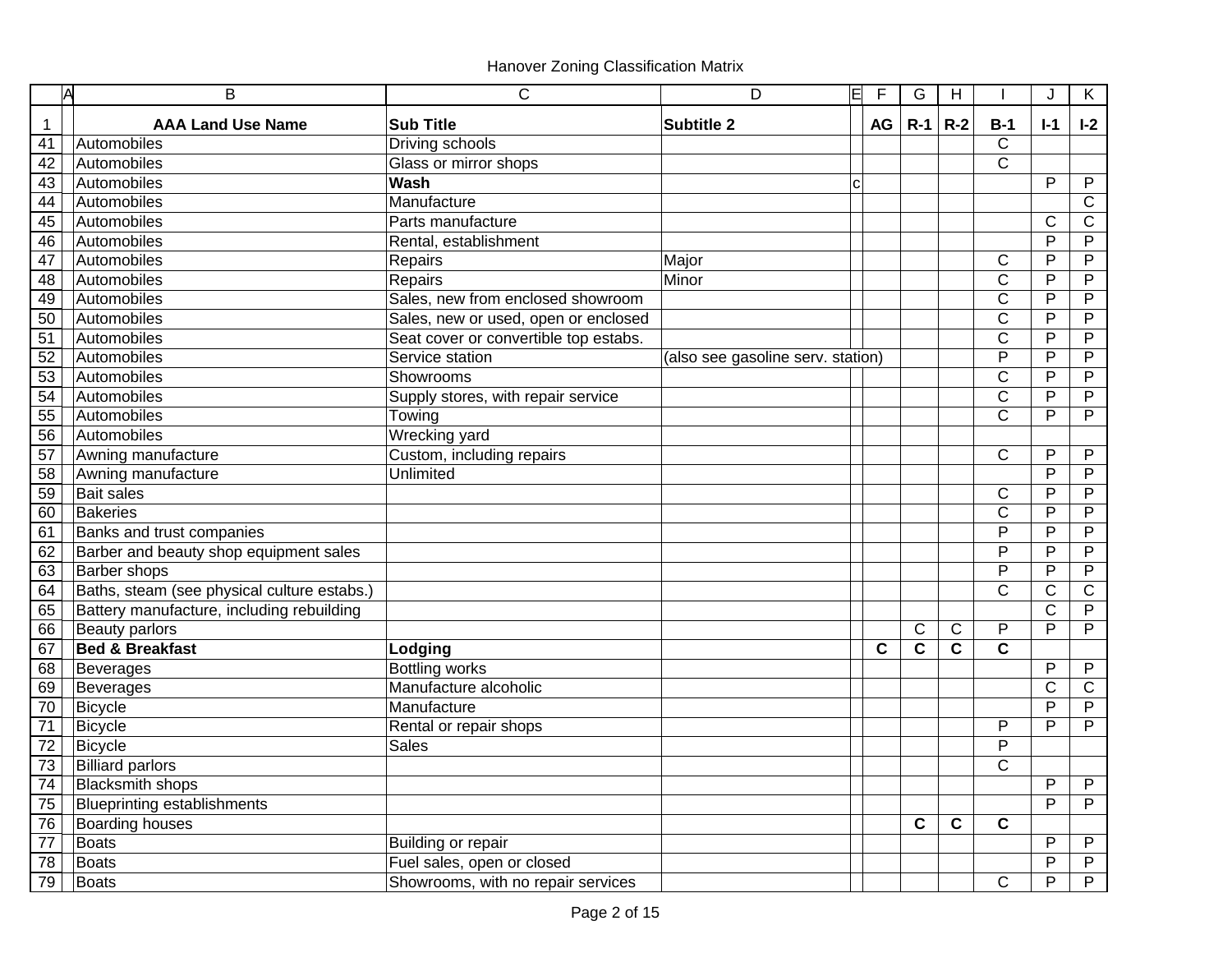| Α               | B                                    | C                                          | D                                     | E<br>F                       | G            | $\mathsf H$ |              | J              | K              |
|-----------------|--------------------------------------|--------------------------------------------|---------------------------------------|------------------------------|--------------|-------------|--------------|----------------|----------------|
| -1              | <b>AAA Land Use Name</b>             | <b>Sub Title</b>                           | <b>Subtitle 2</b>                     | AG                           | $R-1$        | $R-2$       | $B-1$        | $I-1$          | $I-2$          |
| 80              | <b>Boats</b>                         | Storage, repair or painting, including     | the incidental rental, sale of boats, |                              |              |             |              | $\mathsf{P}$   | P              |
| 81              | Boiler manufacture                   |                                            |                                       |                              |              |             |              | C              | P              |
| 82              | <b>Books</b>                         | Hand binding or tooling                    |                                       | lok                          |              |             | P            | P              |                |
| $\overline{83}$ | <b>Books</b>                         | <b>Stores</b>                              |                                       |                              |              |             | P            |                |                |
| 84              | <b>Bowling Alleys</b>                |                                            |                                       |                              |              |             | $\mathsf{C}$ | P              | C              |
| 85              | <b>Brick manufacture</b>             |                                            |                                       |                              |              |             |              | $\overline{C}$ | P              |
| 86              | Brokerage house                      |                                            |                                       |                              |              |             | P            |                |                |
| $\overline{87}$ | Brooms or brushes manufacture        |                                            |                                       |                              |              |             |              | P              | P              |
| 88              | Building and loan associations       |                                            |                                       |                              |              |             | P            | C              | $\mathsf{C}$   |
| 89              | <b>Building materials</b>            | Manufacture, including prefabricated       | houses and composition wallboard      |                              |              |             | $\mathbf c$  | $\mathbf c$    | C              |
| $\overline{90}$ | <b>Building materials</b>            | Sales, open or enclosed                    |                                       |                              |              |             | P            | $\mathbf c$    | $\mathbf c$    |
| 91              | <b>Building materials</b>            | Yards, open or closed, limited to lot area |                                       |                              |              |             | C            | P              | C              |
| $\overline{92}$ | <b>Business machines</b>             | Manufacture                                |                                       |                              |              |             |              | P              | $\overline{P}$ |
| 93              | <b>Business machines</b>             | Sales, rental and incidental repair        |                                       |                              |              |             | P            | P              | P              |
| 94              | <b>Business machines</b>             | Small, repair shops                        |                                       |                              |              |             | C            | P              | P              |
| 95              | Business schools and colleges        |                                            |                                       |                              |              |             | $\mathsf C$  | P              | C              |
| 96              | Café                                 |                                            |                                       |                              |              |             | P            | P              | $\mathsf{P}$   |
| 97              | Calcimine manufacture                |                                            |                                       |                              |              |             |              |                | $\mathsf{C}$   |
| $\overline{98}$ | Camera manufacture                   |                                            |                                       |                              |              |             |              | P              | P              |
| 99              | Camps, outdoor day                   |                                            |                                       | $\mathsf{C}$<br>$\mathsf{o}$ |              |             | P            |                |                |
| 100             | Candle manufacture                   | productions vs incidental                  |                                       |                              |              |             | $\mathsf C$  | P              | $\mathsf{P}$   |
| 101             | Candy stores                         |                                            |                                       |                              |              |             | P            |                |                |
| 102             | Canvas or canvas products            | Manufacture                                |                                       |                              |              |             |              | P              | P              |
| 103             | Carnival grounds                     |                                            |                                       | C                            |              |             | C            |                |                |
| 104             | Carpentry shops                      |                                            |                                       | $\mathsf{C}$                 |              |             |              | P              | P              |
| 105             | Carpet                               | Cleaning establishment                     |                                       |                              |              |             |              | P              | P              |
| 106             | Carpet                               | Manufacture                                |                                       |                              |              |             |              | C              | P              |
| 107             | Carpet, rug, linoleum or other floor | covering store                             |                                       |                              |              |             | P            |                |                |
| 108             | Catering establishments              |                                            |                                       |                              | C            | $\mathsf C$ | P            |                |                |
| 109             | Cement manufacture                   |                                            |                                       |                              |              |             |              |                | C              |
| 110             | Cemeteries                           |                                            |                                       | C                            |              |             |              |                |                |
| 111             | Ceramic products                     | Manufacture, custom                        |                                       |                              |              |             |              | C              | C              |
| 112             | Ceramic products                     | Manufacture                                |                                       |                              |              |             |              | C              | $\mathsf C$    |
| 113             | Charcoal manufacture                 |                                            |                                       |                              |              |             |              |                | C              |
| 114             | Chemicals, compounding or packaging  |                                            |                                       |                              |              |             |              |                | $\mathsf{C}$   |
| 115             | Churches                             |                                            |                                       | C                            | $\mathsf{C}$ | $\mathsf C$ | C            |                |                |
| 116             | Cigar stores                         |                                            |                                       |                              |              |             | P            |                |                |
| 117             | Cigarette and cigar manufacture      |                                            |                                       |                              |              |             |              | C              | $\mathsf{C}$   |
| 118             | Circus grounds                       |                                            |                                       | C                            |              |             | $\mathsf C$  |                |                |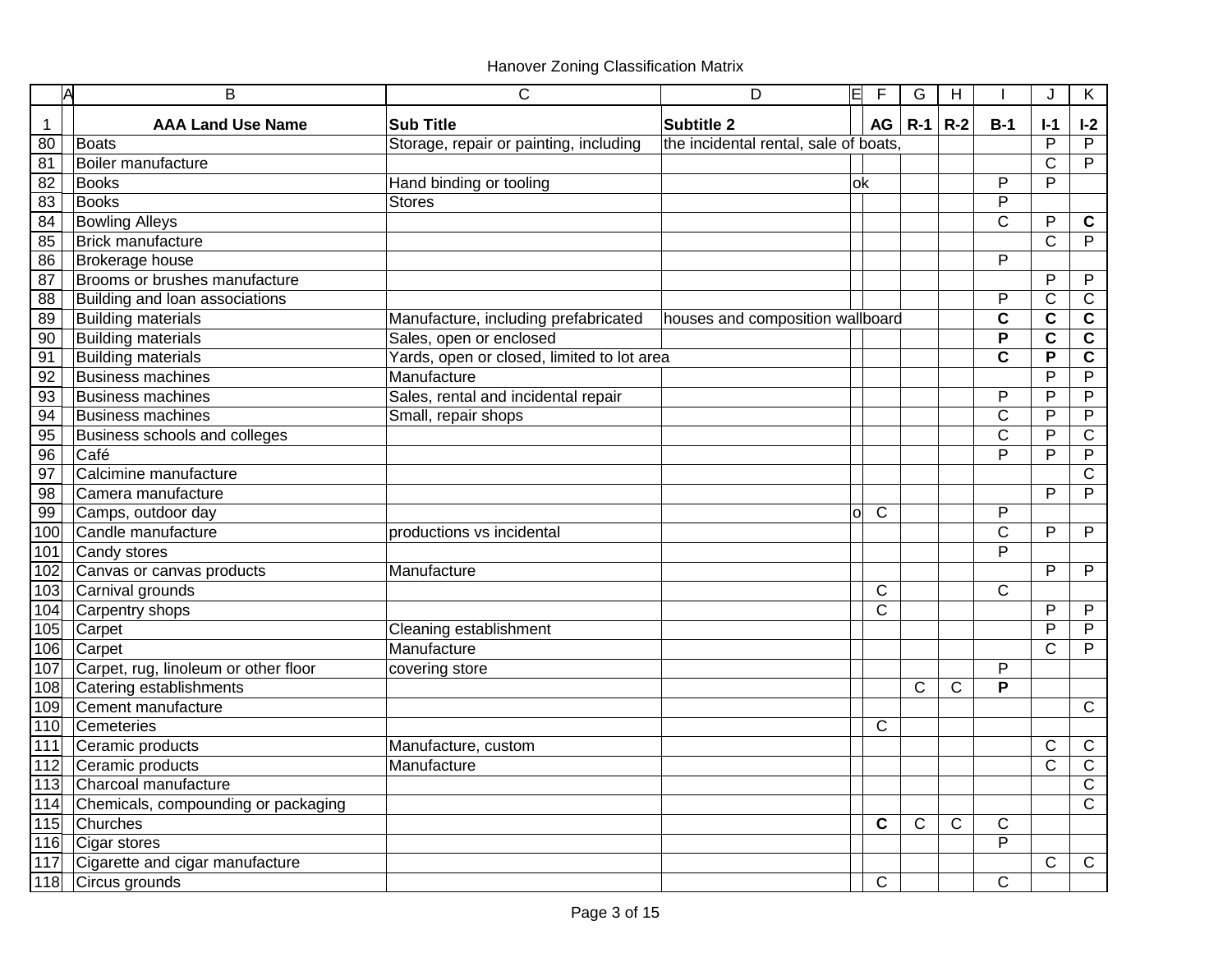| Α                | B                                      | C                                    | E<br>D                           | F            | G            | H           |              | J            | Κ            |
|------------------|----------------------------------------|--------------------------------------|----------------------------------|--------------|--------------|-------------|--------------|--------------|--------------|
| -1               | <b>AAA Land Use Name</b>               | <b>Sub Title</b>                     | <b>Subtitle 2</b>                | AG           | $R-1$        | $R-2$       | $B-1$        | $I-1$        | $I-2$        |
| 119              | Clay products manufacture              |                                      |                                  |              |              |             |              | $\mathsf{C}$ | $\mathsf{C}$ |
| 120              | Clothing                               | Custom manufacturing or altering     | for retail                       |              |              |             | C            | P            | $\mathsf{P}$ |
| 121              | Clothing                               | Manufacture                          |                                  |              |              |             |              | P            | P            |
| 122              | Clothing                               | Rental establishment                 |                                  |              |              |             | P            |              |              |
| 123              | Clothing                               | Stores and clothing accessory stores |                                  |              |              |             | P            |              |              |
| 124              | <b>Clubs</b>                           | Fraternal                            |                                  | $\mathsf{C}$ |              |             | C            |              |              |
| 125              | Clubs                                  | Nonbusiness                          | Night (see eating & drinking     | $\mathsf C$  |              |             | C            |              |              |
| 126              | Clubs                                  | Nonbusiness                          | Night (see eating & drinking     | $\mathsf{C}$ |              |             | C            |              |              |
| 127              | Coal                                   | Sales, open or closed                |                                  |              |              |             |              |              | С            |
| 128              | Coal                                   | Storage, open or closed              |                                  |              |              |             |              |              | P            |
| 129              | Coin dealers                           |                                      |                                  |              |              |             | P            |              |              |
| 130              | Coin machines, rental and service      |                                      |                                  |              |              |             | P            | P            | P            |
| 131              | Coke products manufacture              |                                      |                                  |              |              |             |              |              | C            |
| 132              | Colleges or universities               | except business                      |                                  | C            |              |             | C            |              |              |
| 133              | Community centers                      |                                      |                                  | $\mathbf c$  | $\mathsf{C}$ | C           | C            |              |              |
| 134              | Concrete or concrete products          | manufacture                          |                                  |              |              |             |              |              | C            |
| 135              | Construction machinery                 | manufacture and repair               |                                  |              |              |             |              |              | C            |
| 136              | Contractors establishments-            | glazing, heating, painting           | paperhanging, plumbing, roofing, |              |              |             |              | P            | P            |
| 137              | Contractors yards                      |                                      |                                  |              |              |             |              | P            | P            |
| 138              | Convents                               |                                      |                                  | C            | $\mathsf C$  | C           | $\mathsf C$  |              |              |
| 139              | Cork and cork products manuf.          |                                      |                                  |              |              |             |              | $\mathsf{C}$ | P            |
| 140              | Cosmetics or toiletries manufacture    |                                      |                                  |              |              |             |              | C            | P            |
| $\overline{141}$ | Country clubs                          |                                      |                                  | $\mathsf{P}$ |              |             |              |              |              |
| 142              | Dairies, pasteurization & products     |                                      |                                  | $\mathsf{C}$ |              |             |              | $\mathsf{C}$ | $\mathsf{P}$ |
| 143              | Dairy products stores, except drive-in |                                      |                                  |              |              |             | P            |              |              |
| $\overline{144}$ | Dance halls                            |                                      |                                  | $\mathsf{C}$ |              |             | C            |              |              |
| 145              | Day camps, outdoors                    |                                      |                                  | $\mathsf C$  |              |             | C            |              |              |
| 146              | Day care center                        | Commercial                           |                                  | $\mathsf C$  |              |             | P            |              |              |
| 147              | Day care center                        | Family                               |                                  | P            | C            | $\mathbf C$ |              |              |              |
| 148              | Dead junk yard for appliances-         | machinery                            |                                  |              |              |             |              |              | C            |
| 149              | Delicatessen stores                    |                                      |                                  |              |              |             | $\mathsf{P}$ |              |              |
| 150              | Dental                                 | Instruments manufacture              |                                  |              |              |             |              |              | P            |
| 151              | Dental                                 | Laboratories                         |                                  |              |              |             |              | P            | P            |
| 152              | Dental                                 | Offices                              |                                  |              |              |             | P            | P            | P            |
| 153              | Department stores                      |                                      |                                  |              |              |             | P            |              |              |
| 154              | Diaper supply establishments           |                                      |                                  |              |              |             | P            |              |              |
| 155              | Diesel engines manufacture             |                                      |                                  |              |              |             |              |              | $\mathsf{P}$ |
| 156              | Disinfectants manufacture              |                                      |                                  |              |              |             |              |              | C            |
| 157              | Drafting instruments manufacture       |                                      |                                  |              |              |             |              | P            | P            |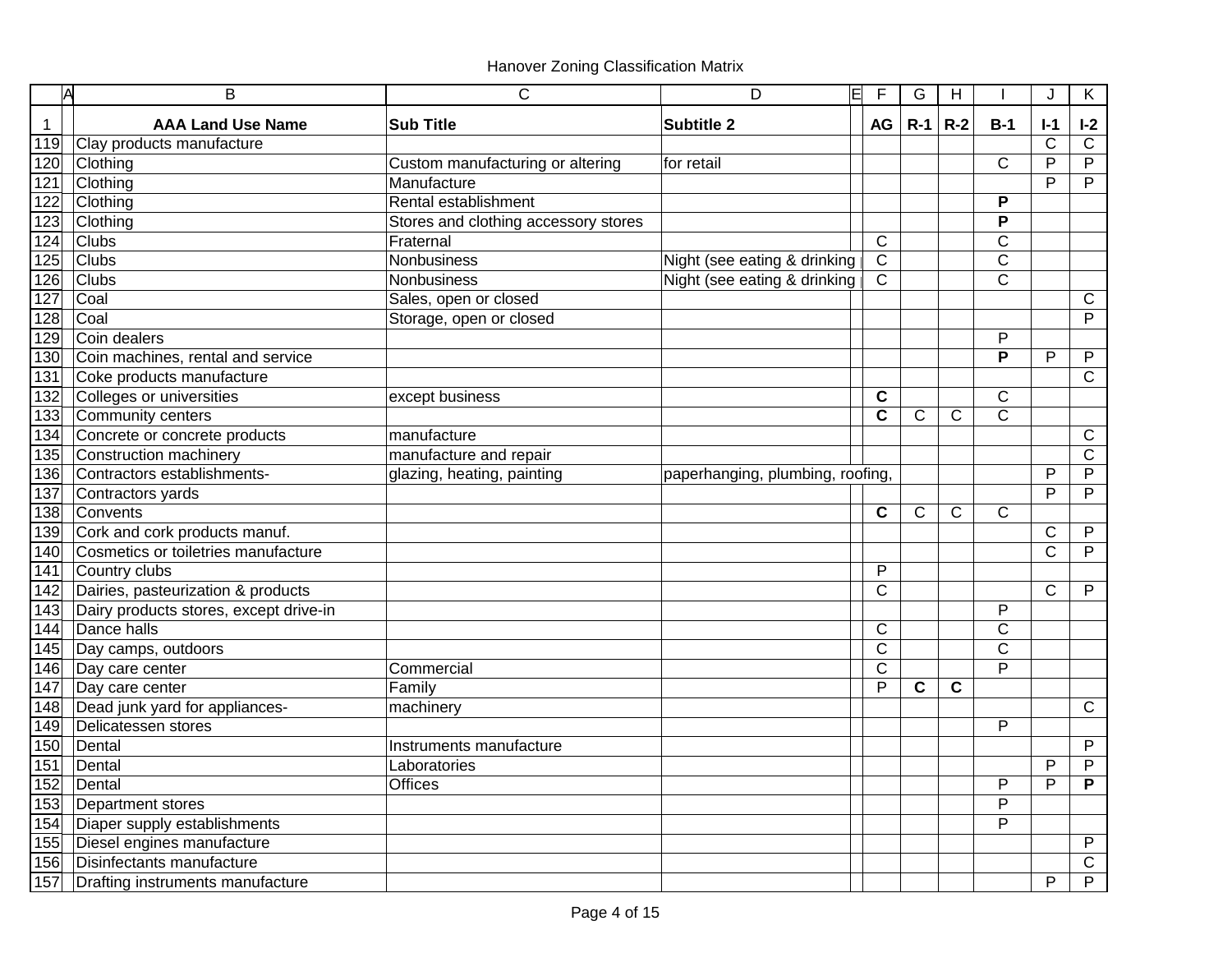| A            | B                                        | C                                     | D                         | 旧<br>F       | G     | H              |                | J              | Κ            |
|--------------|------------------------------------------|---------------------------------------|---------------------------|--------------|-------|----------------|----------------|----------------|--------------|
| $\mathbf{1}$ | <b>AAA Land Use Name</b>                 | <b>Sub Title</b>                      | <b>Subtitle 2</b>         | AG           | $R-1$ | $R-2$          | $B-1$          | $I-1$          | $I-2$        |
| 158          | Dressmakers, custom                      |                                       |                           |              |       |                | C              | P              |              |
| 159          | Drive-in refreshment stands              |                                       |                           |              |       |                | P              | P              |              |
| 160          | Drive-in restaurants                     |                                       |                           |              |       |                | P              | P              |              |
| 161          | Drive-in retail outlet                   |                                       |                           |              |       |                | P              | P              |              |
| 162          | Drive-in theaters                        |                                       |                           |              |       |                | C              |                |              |
| 163          | Drug stores                              |                                       |                           |              |       |                | $\overline{P}$ |                |              |
| 164          | Dry cleaning and clothes pressing estab. |                                       |                           |              |       |                | C              | P              | P            |
| 165          | Dry Cleaning and laundry distribution    | and pick up stations                  |                           |              |       |                | P              | $\overline{P}$ | P            |
| 166          | Dry cleaning and laundry establishments  | Automatic or self service             |                           |              |       | P              | P              | P              |              |
| 167          | Dry goods stores                         |                                       |                           |              |       |                | $\overline{P}$ |                |              |
| 168          | Dwellings                                | Multiple-family (Apartments)          |                           |              | P     |                |                |                |              |
| 169          | <b>Dwellings</b>                         | Single-family                         |                           |              | P     | $\mathsf{P}$   | P              |                |              |
| 170          | Dwellings                                | Two-family                            |                           |              |       | $\overline{P}$ |                |                |              |
| 171          | Eating, except drive-in                  |                                       |                           |              |       | P              | P              | P              |              |
| 172          | Electric                                 | Power and steam generating plants     |                           |              |       |                |                |                | P            |
| 173          | Electric                                 | Substations, serving distribution     | areas                     | $\mathsf{C}$ | C     | C              | P              | P              | P            |
| 174          | Electrical                               | Appliance manufacture                 |                           |              |       |                |                | $\overline{P}$ | P            |
| 175          | Electrical                               | Contractors (see contractorös estab.) |                           | X            | X     | X              | Χ              | Χ              | Χ            |
| 176          | Electrical                               | Stores, including repair              |                           |              |       |                | $\mathbf c$    | P              | P            |
| 177          | Engraving or photo-engraving             |                                       |                           |              |       |                | C              | P              | P            |
| 178          | Equipment assembly, not including        | electrical machines                   |                           |              |       |                |                | P              | P            |
| 179          | Equipment assembly, not including        | Supplies manufacturing                |                           |              |       |                |                | P              | P            |
| 180          | Equipment or machinery repair shops      |                                       |                           |              |       |                | C              | P              | P            |
| 181          | <b>Excelsior manufacture</b>             |                                       |                           |              |       |                |                | P              | P            |
| 182          | Exterminating or fumigation,             | commercial shops                      |                           |              |       |                |                | $\mathsf C$    | C            |
| 183          | Fairgrounds                              |                                       |                           | P            |       |                |                | C              |              |
| 184          | Feathers                                 | Bulk processing, washing, curing      | or dyeing                 |              |       |                |                | C              | С            |
| 185          | Feathers                                 | Products                              |                           |              |       |                |                | C              | C            |
| 186          | Feed stores                              |                                       |                           | P            |       |                | C              | $\overline{P}$ |              |
| 187          | Felt                                     | Bulk processing, washing, curing      | or dyeing                 |              |       |                |                | C              | $\mathsf{P}$ |
| 188          | Felt                                     | Products manufacture, except          | washing, curing or dyeing |              |       |                |                | C              | P            |
| 189          | Fertilizer manufacture                   |                                       |                           |              |       |                |                |                | C            |
| 190          | <b>Filling stations</b>                  | (see auto service stations)           |                           |              |       |                | P              | P              | $\mathsf{P}$ |
| 191          | Film, photographic manufacture           |                                       |                           |              |       |                |                |                | C            |
| 192          | Finance companies                        |                                       |                           |              |       |                | P              | P              | P            |
| 193          | Fire protection equipment sales,         | repair and service                    |                           |              |       |                | C              | P              | P            |
| 194          | <b>Fire stations</b>                     |                                       |                           | P            | P     | P              | P              | P              | P            |
| 195          | Fish, curing or preparation              | for packaging                         |                           |              |       |                |                | C              | C            |
| 196          | Fishing tackle or equipment, rental      | or sales                              |                           |              |       |                | P              |                |              |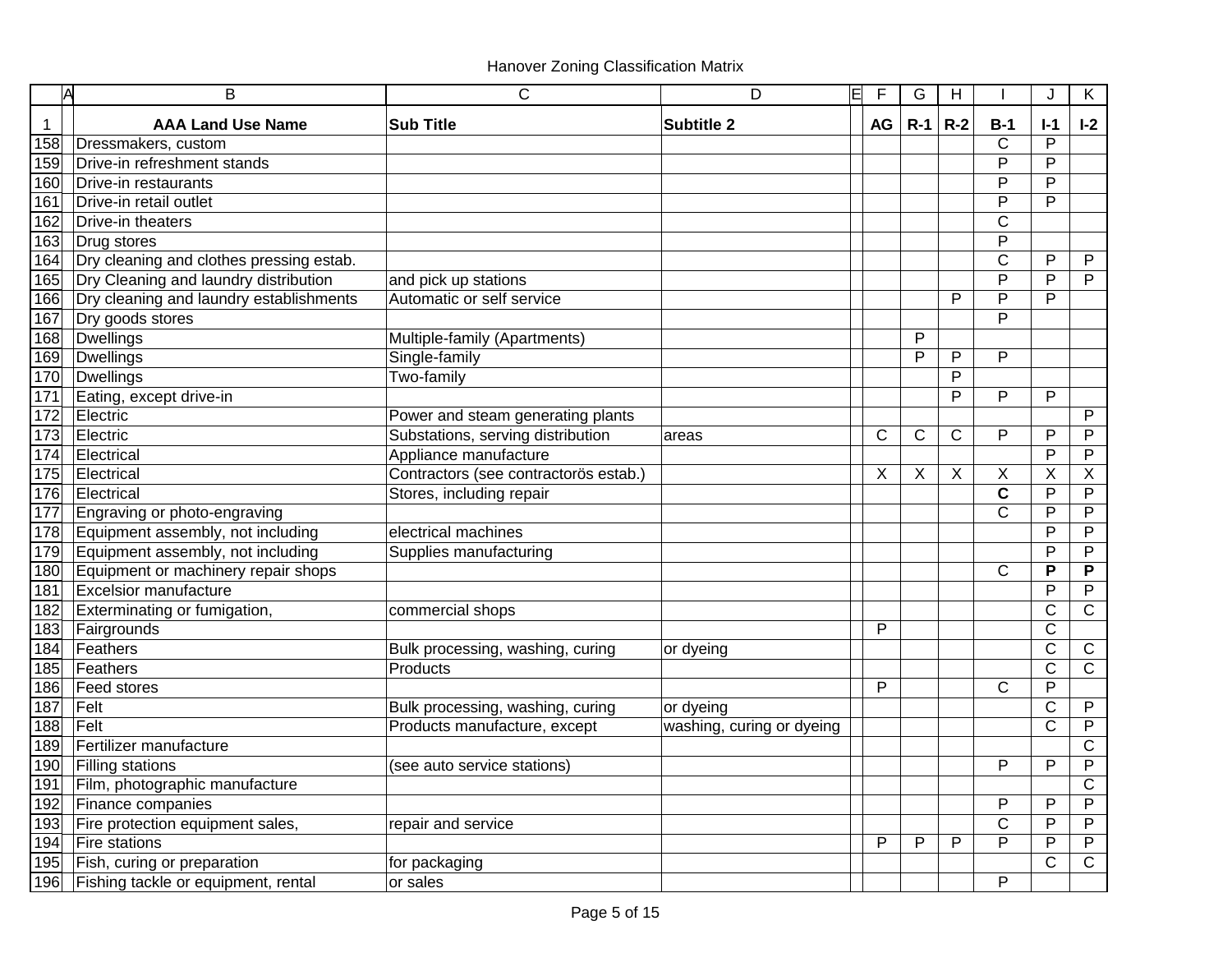| Α                | B                                    | С                                   | D                            | lΕ | F            | G            | H     |                       | J                       | K              |
|------------------|--------------------------------------|-------------------------------------|------------------------------|----|--------------|--------------|-------|-----------------------|-------------------------|----------------|
| -1               | <b>AAA Land Use Name</b>             | <b>Sub Title</b>                    | <b>Subtitle 2</b>            |    | AG           | $R-1$        | $R-2$ | $B-1$                 | $I-1$                   | $I-2$          |
| 197              | Florist shops                        |                                     |                              |    |              |              |       | P                     |                         |                |
| 198              | Food                                 | Products processing, except meat    | slaughtering, preparation of |    |              |              |       |                       |                         | $\mathbf C$    |
| 199              | Food                                 | Stores, including grocery stores    |                              |    |              |              |       | P                     | $\overline{\mathbf{c}}$ |                |
| 200              | Foundries, ferrous or nonferrous     |                                     |                              |    |              |              |       |                       |                         | C              |
| 201              | Frozen food lockers                  |                                     |                              |    |              |              |       | P                     |                         |                |
| 202              | Fuel briquettes manufacture          |                                     |                              |    |              |              |       |                       |                         | $\overline{C}$ |
| 203              | <b>Funeral houses</b>                |                                     |                              |    | C            |              |       | P                     | $\mathbf c$             |                |
| 204              | Fur                                  | Goods manufacture, not including    | tanning or dyeing            |    |              |              |       |                       |                         | $\mathsf{C}$   |
| 205              | Fur                                  | Tanning, curing finishing or dyeing |                              |    |              |              |       |                       |                         | C              |
| 206              | Furnace cleaning and repairing shops |                                     |                              |    |              |              |       |                       | C                       | P              |
| 207              | Furniture                            | Custom shops                        |                              |    |              |              |       | C                     |                         |                |
| 208              | Furniture                            | Manufacture                         |                              |    |              |              |       | C                     | P                       | P              |
| 209              | Furniture                            | Repairing and refinishing           |                              |    |              |              |       | $\overline{\text{C}}$ | $\overline{P}$          |                |
| 210              | Furniture                            | <b>Stores</b>                       |                              |    |              |              |       | P                     |                         |                |
| $\overline{211}$ | Furrier shops, custom, including     | custom cleaning, remodeling,        | repairing and storing        |    |              |              |       | P                     |                         |                |
| $\overline{212}$ | Garages                              | (see parking garages, commercial)   |                              |    | C            |              |       | C                     | P                       | $\mathsf{P}$   |
| $\overline{213}$ | Garden supply stores                 |                                     |                              |    |              |              |       | P                     | $\overline{P}$          |                |
| 214              | Gas (excluding gasoline)             | Manufacture                         |                              |    |              |              |       |                       |                         | С              |
| 215              | Gas (excluding gasoline)             | Storage                             |                              |    |              |              |       |                       | C                       | C              |
| $\overline{216}$ | Gas (excluding gasoline)             | Valve & regulator sites serving     | a distribution area          |    | $\mathsf{C}$ | $\mathsf{C}$ | C     | C                     | $\overline{P}$          | P              |
| 217              | Gasoline service stations            |                                     |                              |    |              |              |       | P                     | P                       | P              |
| 218              | Gift shops                           |                                     |                              |    |              |              |       | P                     |                         |                |
| 219              | Glass                                | <b>Cutting Shops</b>                |                              | ok |              |              |       | P                     |                         |                |
| 220              | Glass                                | Manufacture                         |                              |    |              |              |       |                       |                         | C              |
| 221              | Glass Products manufacture from      | previous manufacture                |                              |    |              |              |       |                       | P                       | P              |
| 222              | Glazing contractors                  | (see contractors' establishments)   |                              |    | X            | $\times$     | X     | Χ                     | X                       | X              |
| 223              | Golf courses, lighted or unlighted   |                                     |                              |    | P            | P            | P     | P                     | P                       | P              |
| 224              | Golf courses, lighted or unlighted   | Courses, miniature                  |                              |    | $\mathsf{P}$ |              |       | P                     |                         |                |
| 225              | Golf courses, lighted or unlighted   | Driving ranges                      |                              |    | P            |              |       | P                     |                         |                |
| 226              | Golf courses, lighted or unlighted   | <b>Lighted driving ranges</b>       |                              |    | P            | P            | P     | P                     | P                       | P              |
| 227              | Grain                                | Milling or processing               |                              |    | P            |              |       |                       | $\overline{P}$          | P              |
| 228              | Grain                                | Storage                             |                              |    | P            |              |       |                       | P                       | P              |
| 229              | Graphite or graphite products        |                                     |                              |    |              |              |       |                       |                         | C              |
| 230              | Greenhouses                          |                                     |                              |    | P            |              |       | P                     | P                       | P              |
| 231              | Grocery stores (see food stores)     |                                     |                              |    |              |              |       | P                     | P                       |                |
| 232              | Gunsmiths, repairs                   |                                     |                              |    | P            |              |       | P                     | P                       | P              |
| 233              | Gymnasiums, commercial               |                                     |                              |    |              |              |       | C                     |                         |                |
| 234              | Gypsum manufacture                   |                                     |                              |    |              |              |       |                       |                         | C              |
| $\overline{235}$ | Hair                                 | Bulk processing, washing, curing,   | dyeing                       |    |              |              |       |                       | C                       | P              |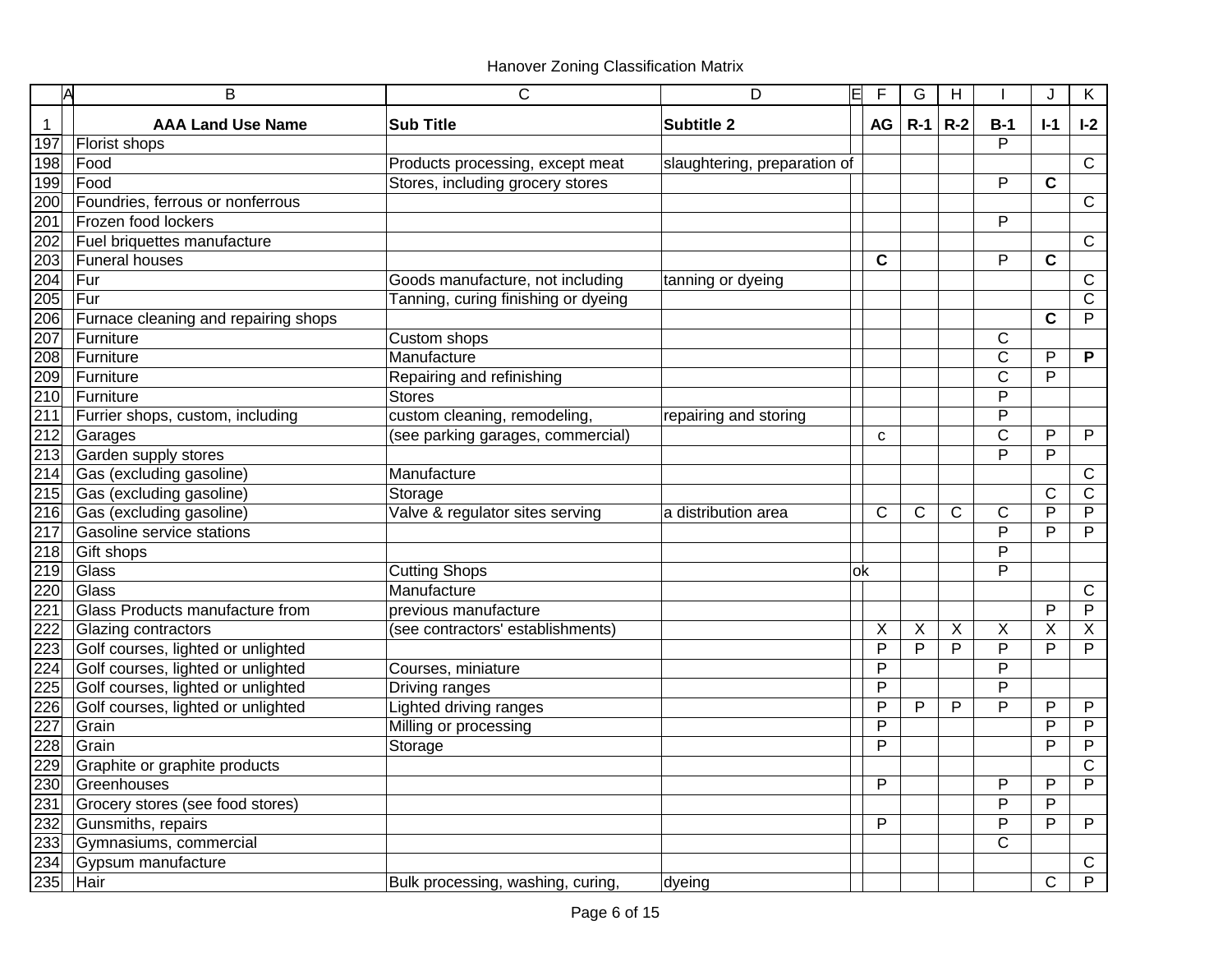| A                                                    | B                                    | C                                   | D                              | 旧            | F                     | G     | H     |                         | J            | K     |
|------------------------------------------------------|--------------------------------------|-------------------------------------|--------------------------------|--------------|-----------------------|-------|-------|-------------------------|--------------|-------|
| $\mathbf{1}$                                         | <b>AAA Land Use Name</b>             | <b>Sub Title</b>                    | <b>Subtitle 2</b>              |              | AG                    | $R-1$ | $R-2$ | $B-1$                   | $I-1$        | $I-2$ |
| 236                                                  | Hair                                 | Products manufacture (except        | washing, curing, dyeing        |              |                       |       |       |                         | $\mathsf C$  | P     |
| 237                                                  | Hardware                             | Manufacture                         |                                |              |                       |       |       |                         | $\mathsf C$  | C     |
| 238                                                  | Hardware                             | <b>Stores</b>                       |                                |              |                       |       |       | P                       | P            |       |
| 239                                                  | Harness repair                       |                                     |                                |              |                       |       |       |                         | P            |       |
| 240                                                  | Hat                                  | <b>Bodies manufacture</b>           |                                |              |                       |       |       |                         | P            | P     |
| $\overline{241}$                                     | Hat                                  | Repair shops                        |                                |              |                       |       |       | $\mathsf{C}$            | P            | P     |
|                                                      | Hatcheries                           |                                     |                                | $\mathsf{o}$ | С                     |       |       |                         |              |       |
|                                                      | Health services (see physical        | culture establishments)             |                                |              |                       |       |       | C                       |              |       |
|                                                      | <b>Heating contractors</b>           | (see contractors' establishments)   |                                |              |                       |       |       | P                       | P            |       |
| 242<br>243<br>244<br>245<br>246<br>247<br>248<br>249 | Heating equipment showrooms without  | repair facilities                   |                                |              |                       |       |       | P                       | P            |       |
|                                                      | Home occupations                     |                                     |                                |              | P                     | P     | P     |                         |              |       |
|                                                      | Home products manufacture            |                                     |                                |              |                       |       | C     | С                       |              |       |
|                                                      | Horseshoeing                         |                                     |                                |              | С                     |       |       | $\overline{\text{C}}$   |              |       |
|                                                      | Hosiery manufacture                  |                                     |                                |              |                       |       |       | C                       | P            |       |
| 250                                                  | Hospitals, except animal hospitals   |                                     |                                |              |                       |       |       | P                       |              |       |
| 251                                                  | Hotels                               | Apartment                           |                                | $\Omega$     | C                     |       |       | C                       |              |       |
| 252                                                  | <b>Hotels</b>                        | <b>Transient</b>                    |                                | $\Omega$     | $\overline{\text{C}}$ | C     |       | С                       | P            | C     |
| 253<br>254                                           | Household                            | Appliance stores and repair         |                                |              |                       |       |       | P                       |              |       |
|                                                      | Household                            | Equipment or machinery repair shops |                                |              |                       |       |       | C                       | P            | P     |
| 255                                                  | Housing                              | (see Dwellings)                     |                                |              |                       |       |       |                         |              |       |
| 256                                                  | Ice                                  | Manufacture, dry or natural         |                                |              |                       |       |       |                         | P            | P     |
| 257                                                  | Ice                                  | Sales, open or enclosed             |                                |              | C                     |       |       | С                       | P            | P     |
|                                                      | Ice cream shops                      |                                     |                                |              |                       |       |       | P                       |              |       |
| 258<br>259                                           | Infant goods stores                  |                                     |                                |              |                       |       |       | P                       |              |       |
| 260                                                  | Ink manufacture                      |                                     |                                |              |                       |       |       |                         | $\mathsf{C}$ | P     |
| 261                                                  | Insecticides manufacture             |                                     |                                |              |                       |       |       |                         |              | C     |
| 262                                                  | Institutions, fraternal,             | philanthropic or for children       | or the aged                    |              | P                     |       |       | C                       | C            |       |
| $\overline{263}$                                     | Instruments manufacture              |                                     |                                |              |                       |       |       |                         | C            | P     |
| 264                                                  | Interior decorating establishments   |                                     |                                |              |                       |       |       | P                       |              |       |
| 265                                                  | Jewelry                              | Manufacture costume bulk            |                                |              |                       |       |       |                         | $\mathsf{C}$ | C     |
| 266                                                  | Jewelry                              | From precious metal                 |                                |              |                       |       |       |                         | $\mathsf{C}$ | C     |
| 267                                                  | Junk yards (see automobile)          |                                     |                                |              |                       |       |       |                         |              |       |
| 268                                                  | Jute products manufacture            |                                     |                                |              |                       |       |       |                         | C            | C     |
| 269                                                  | Knit goods manufacture               |                                     |                                |              |                       |       |       |                         | C            | P     |
| 270                                                  | Laboratories                         | Medical or dental, for research     | or testing with limitations on |              |                       |       |       | C                       | P            |       |
| 271                                                  | Laboratories                         | Research, experimental or testing   |                                |              |                       |       |       |                         | P            | P     |
| 272                                                  | Landscape gardeners & contractors    |                                     |                                |              | P                     |       |       | P                       | P            |       |
| 273                                                  | Laundries, automatic or self service |                                     |                                |              |                       |       |       | $\overline{\mathsf{P}}$ |              |       |
| 274                                                  | Laundries, without limitation on     | type of operation                   |                                |              |                       |       |       |                         | C            | P     |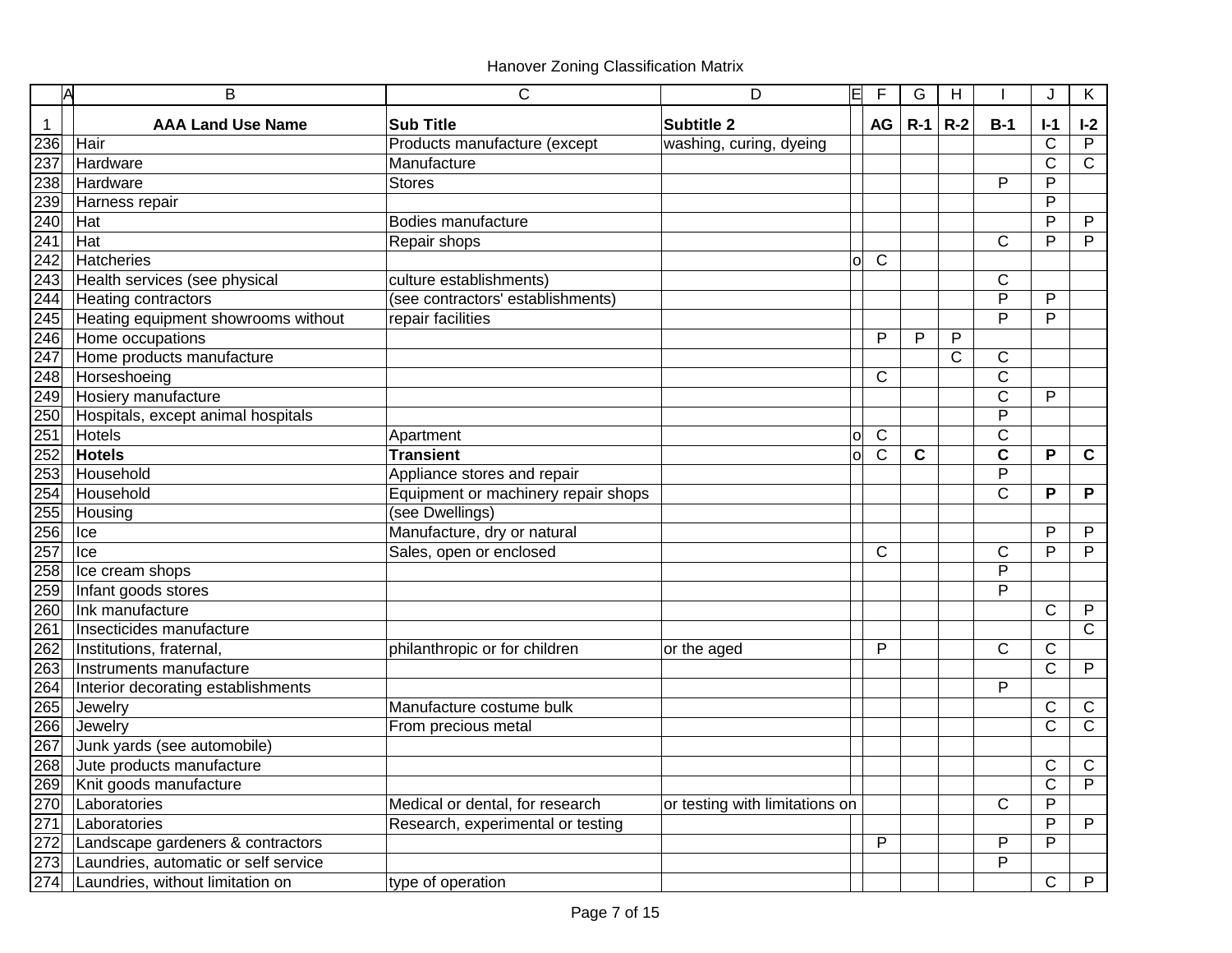|     | A | B                                   | C                                             | D                           | E | F              | G                         | H                         |                         | J            | K              |
|-----|---|-------------------------------------|-----------------------------------------------|-----------------------------|---|----------------|---------------------------|---------------------------|-------------------------|--------------|----------------|
| 1   |   | <b>AAA Land Use Name</b>            | <b>Sub Title</b>                              | <b>Subtitle 2</b>           |   | AG             | $R-1$                     | $R-2$                     | $B-1$                   | $I-1$        | $I-2$          |
| 275 |   | Leather                             | Goods store                                   |                             |   |                |                           |                           | P                       |              |                |
| 276 |   | Leather                             | Products manufacture                          |                             |   |                |                           |                           |                         | P            | P              |
| 277 |   | Leather                             | Tanning, curing, finishing or dyeing          |                             |   |                |                           |                           |                         |              | C              |
| 278 |   | Libraries                           | Private rental                                |                             |   | P              |                           |                           | P                       |              |                |
| 279 |   | Libraries                           | Public                                        |                             |   | $\bar{P}$      |                           |                           | P                       |              |                |
| 280 |   | Linen supply establishments         | Manufacture                                   |                             |   |                |                           |                           |                         |              | P              |
| 281 |   | Linen supply establishments         | Stores (see carpet stores)                    |                             |   |                |                           |                           | P                       |              |                |
| 282 |   | Linseed oil manufacture             |                                               |                             |   |                |                           |                           |                         |              | $\mathsf{C}$   |
| 283 |   | Liquor stores, package              |                                               |                             |   |                |                           |                           | P                       |              |                |
| 284 |   | Loan association                    |                                               |                             |   |                |                           |                           | P                       |              |                |
| 285 |   | Locksmith shops                     |                                               |                             |   |                |                           |                           | P                       |              |                |
| 286 |   | Lots (see parking lots, commercial) |                                               |                             |   | С              |                           |                           | C                       |              |                |
| 287 |   | Luggage                             | Manufacture                                   |                             |   |                |                           |                           |                         | $\mathsf{C}$ | $\overline{P}$ |
| 288 |   | Luggage                             | <b>Stores</b>                                 |                             |   |                |                           |                           | P                       |              |                |
| 289 |   | Lumber                              | Limited as to lot area                        |                             |   |                |                           |                           |                         | C            | $\mathbf c$    |
| 290 |   | Lumber                              | Processing or woodworking,                    | bulk yards                  |   |                |                           |                           |                         | P            | $\mathbf c$    |
| 291 |   | Lumber                              | Unlimited                                     |                             |   |                |                           |                           |                         |              | C              |
| 292 |   | Machine                             | Shops including tool, die or                  | pattern making              |   |                |                           |                           |                         | C            | $\mathsf{P}$   |
| 293 |   | Machine                             | Tools manufacture                             |                             |   |                |                           |                           |                         |              | P              |
| 294 |   | Machinery                           | Manufacture or repair                         | Heavy                       |   |                |                           |                           |                         | $\mathsf{C}$ | P              |
| 295 |   | Machinery                           | Miscellaneous or electrical equip.            |                             |   |                |                           |                           |                         | P            | P              |
| 296 |   | Machinery                           | Rental or sales establishment                 |                             |   |                |                           |                           | С                       | P            | P              |
| 297 |   | Machinery                           | Repair shops                                  |                             |   |                |                           |                           | C                       | P            | P              |
| 298 |   | Machines, business                  | (see business machines)                       |                             |   | X              | X                         | X                         | $\overline{\mathsf{x}}$ | X            | X              |
| 299 |   | Manure storage                      |                                               |                             |   | $\mathsf{C}$   |                           |                           |                         |              |                |
| 300 |   | Masseurs                            | (see physical culture estabs.)                |                             |   |                |                           |                           | $\mathsf C$             |              |                |
| 301 |   | Matches manufacture                 |                                               |                             |   |                |                           |                           |                         |              | C              |
| 302 |   | Mattress manufacture, rebuilding,   | renovating                                    |                             |   |                |                           |                           |                         | $\mathsf{C}$ | $\mathsf{P}$   |
| 303 |   | Meat                                | Retail                                        |                             |   |                |                           |                           | P                       | P            |                |
| 304 |   | Meat                                | Wholesale                                     |                             |   |                |                           |                           | C                       | P            | $\mathsf{P}$   |
| 305 |   | Meat                                | Slaughtering or preparation of                | packing                     |   |                |                           |                           |                         |              | С              |
| 306 |   | Medical                             | Appliances, custom manufacture                |                             |   |                |                           |                           | C                       | P            | P              |
| 307 |   | Medical                             | Appliances, manufacture                       |                             |   |                |                           |                           |                         | C            | $\mathsf{P}$   |
| 308 |   | Medical                             | <b>Stores</b>                                 |                             |   |                |                           |                           | P                       | P            | P              |
| 309 |   | Medical                             | Instruments manufactue                        |                             |   |                |                           |                           |                         | $\mathsf{C}$ | P              |
| 310 |   | Medical                             | Laboratories                                  | (see laboratories, medical) |   | $\pmb{\times}$ | $\boldsymbol{\mathsf{X}}$ | $\boldsymbol{\mathsf{X}}$ | X                       | Χ            | X              |
| 311 |   | Medical                             | Laboratories Offices or group medical clinics |                             |   |                |                           |                           | P                       | P            |                |
| 312 |   | <b>Meeting halls</b>                |                                               |                             |   | P              |                           |                           | $\overline{P}$          |              |                |
|     |   | 313 Messenger services              |                                               |                             |   |                |                           |                           | C                       |              |                |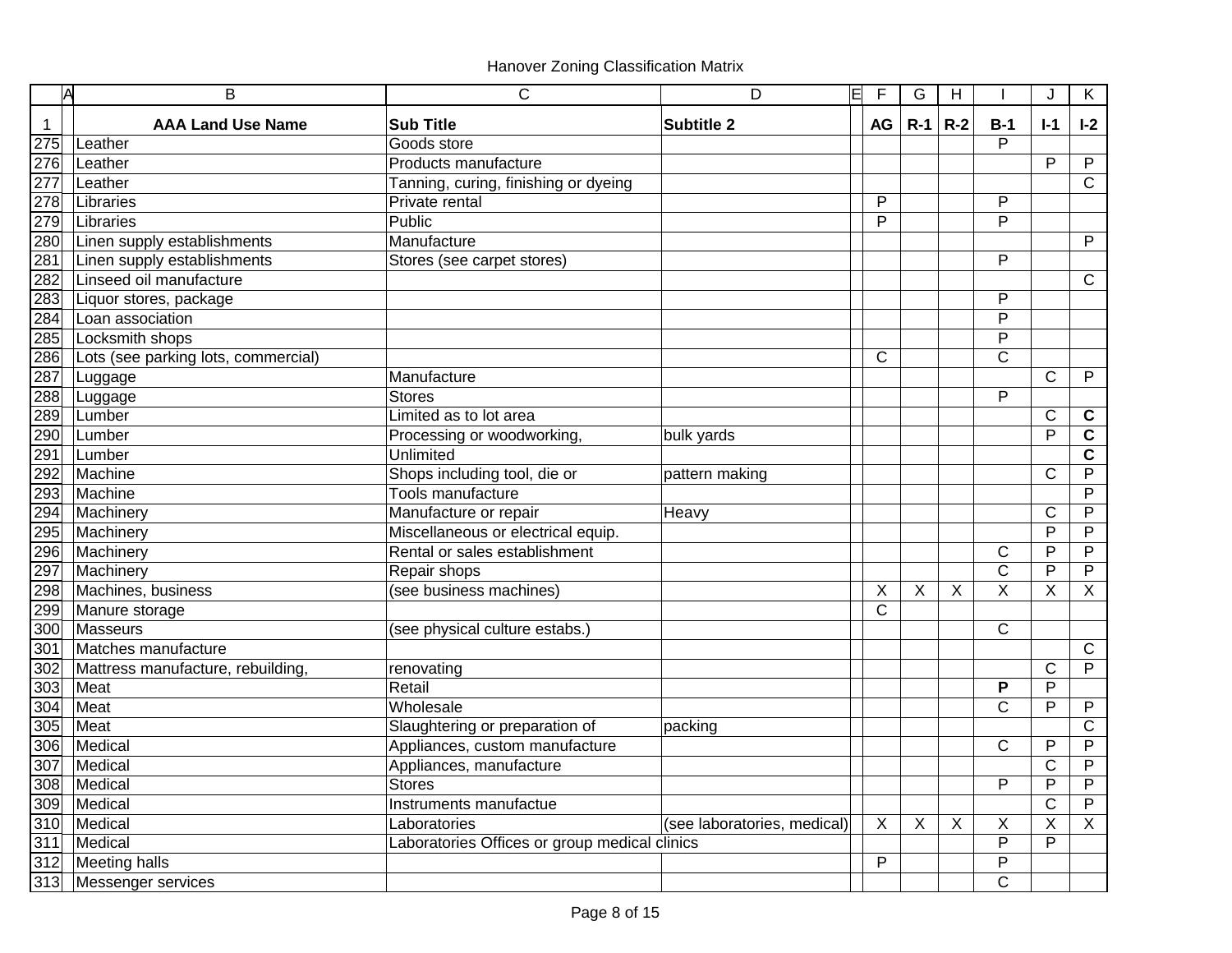| Α                | B                                   | C                                   | D                                 | 旧 | F           | G     | H           |             | J              | Κ              |
|------------------|-------------------------------------|-------------------------------------|-----------------------------------|---|-------------|-------|-------------|-------------|----------------|----------------|
| 1                | <b>AAA Land Use Name</b>            | <b>Sub Title</b>                    | <b>Subtitle 2</b>                 |   | AG          | $R-1$ | $R-2$       | $B-1$       | $I-1$          | $I-2$          |
| 314              | Metals manufacture                  | Alloys or foil, miscellaneous       |                                   |   |             |       |             |             | $\mathsf C$    | P              |
| $\overline{315}$ | Metals manufacture                  | Castings or foundry products, heavy |                                   |   |             |       |             |             |                | C              |
| 316              | Metals manufacture                  | Finishing. plating, grinding,       | sharpening, polishing, cleaning,  |   |             |       |             |             | C              | $\mathsf{P}$   |
| $\overline{317}$ | Metals manufacture                  | Products, treatments or processing  | Reduction, refining, smelting, or |   |             |       |             |             |                | C              |
| 318              | Metals manufacture                  | Stamping or extrusion               |                                   |   |             |       |             |             |                | C              |
| $\overline{319}$ | Metals manufacture                  | Treatment or processing             |                                   |   |             |       |             |             |                | C              |
| 320              | Microwave towers (see radio towers) |                                     |                                   |   | P           |       |             | C           | C              | C              |
| 321              | Military bases or installations     |                                     |                                   |   |             | C     |             |             | P              | $\mathbf c$    |
| 322              | Military recruiting                 | office                              |                                   |   |             |       |             | P           | $\mathbf{C}$   | $\mathbf C$    |
| 323              | Millinery shops                     |                                     |                                   |   |             |       |             | P           |                |                |
| 324              | Mining machinery manufacture and    | repairs                             |                                   |   |             |       |             |             |                | C              |
| $\overline{325}$ | Mirror silvering shops              |                                     |                                   |   |             |       |             |             | C              | $\mathsf{P}$   |
| 326              | Model construction supply stores    |                                     |                                   |   |             |       |             |             | P              | P              |
| 327              | Monasteries                         |                                     |                                   |   | P           | C     | $\mathsf C$ | $\mathsf C$ |                |                |
| 328              | Monument                            | Sales establishment, with           | incidental processing to orde     |   | $\mathsf C$ |       |             |             |                |                |
| $\overline{329}$ | Monument                            | Works with no limitations on        | processing                        |   |             |       |             |             |                | С              |
| 330              | Motels                              | transient                           |                                   |   | C           | C     |             | C           | P              | C              |
| 331              | Motor freight stations              | (see trucking terminals)            |                                   |   |             |       |             |             | P              | P              |
| 332              | Motorcycles                         | Manufacture                         |                                   |   |             |       |             |             | C              | P              |
| 333              | Motorcycles                         | Repairs, body                       |                                   |   |             |       |             | С           | $\overline{P}$ | $\overline{P}$ |
| 334              | Motorcycles                         | Repairs, except body                |                                   |   |             |       |             | C           | P              | P              |
| 335              | Motorcycles                         | Sales, open or enclosed             |                                   |   |             |       |             | C           | P              | P              |
| 336              | Motorcycles                         | Showrooms with no repair services   |                                   |   |             |       |             | Ċ           | P              | P              |
| 337              | Movers and transfer companies       |                                     |                                   |   |             |       |             |             | $\overline{P}$ | $\overline{P}$ |
| 338              | Museums                             | Commercial                          |                                   |   | P           |       |             | P           | P              | P              |
| 339              | Museums                             | Public                              |                                   |   | P           |       |             | P           | P              | $\mathsf{P}$   |
| 340              | Music and musical equipment stores  |                                     |                                   |   |             |       |             | P           |                |                |
| 341              | <b>Musical instruments</b>          | Manufacture                         |                                   |   |             |       |             |             | P              | P              |
| 342              | <b>Musical instruments</b>          | Repair shops                        |                                   |   |             |       |             | P           |                |                |
| 343              | Newspaper publishing                | Office                              |                                   |   |             |       |             | P           |                |                |
| 344              | Newspaper publishing                | Printing                            |                                   |   |             |       |             |             | P              | P              |
| 345              | Newspaper publishing                |                                     |                                   |   |             |       |             |             | P              | P              |
| 346              | Newsstands, open or enclosed        |                                     |                                   |   |             |       |             | P           | P              | P              |
| 347              | Novelty products manufacture        |                                     |                                   |   |             |       |             |             | C              | P              |
| 348              | Nurseries                           |                                     |                                   |   | P           |       |             | P           |                |                |
| 349              | Nursing homes                       |                                     |                                   |   |             |       |             | P           |                |                |
| 350              | Office buildings                    |                                     |                                   |   |             |       |             | P           | P              | P              |
| 351              | Office equipment                    | Manufacture                         |                                   |   |             |       |             |             | С              | P              |
| 352              | Office equipment                    | Repair shops                        |                                   |   |             |       |             | C           | P              | P              |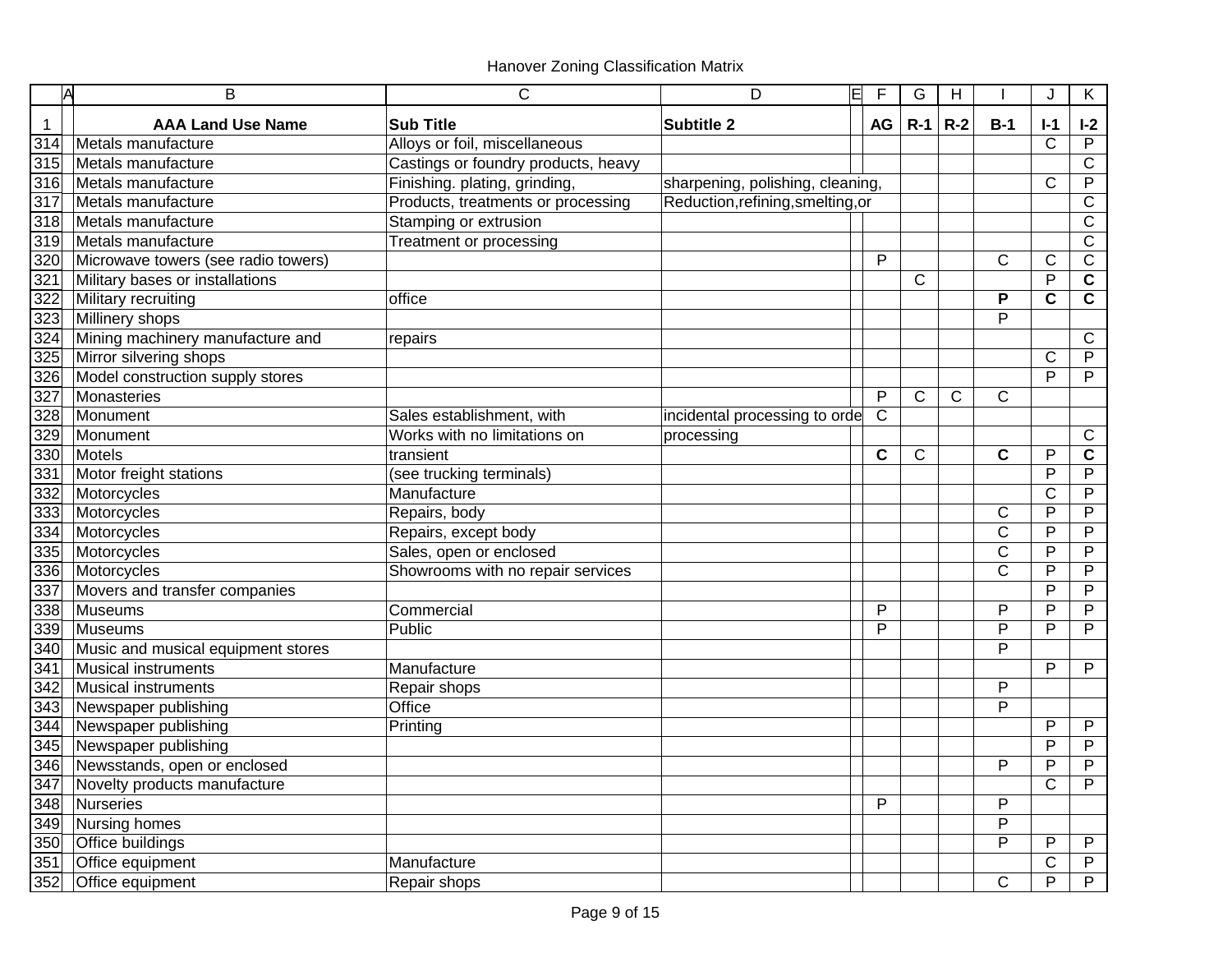| Α                | B                                      | C                                        | E<br>D                       | F  | G              | Н            |                | J            | Κ            |
|------------------|----------------------------------------|------------------------------------------|------------------------------|----|----------------|--------------|----------------|--------------|--------------|
| 1                | <b>AAA Land Use Name</b>               | <b>Sub Title</b>                         | Subtitle 2                   | AG | $R-1$          | $R-2$        | $B-1$          | $I-1$        | $I-2$        |
| 353              | Office or business machine stores,     | sales or rentals                         |                              |    |                |              | P              | P            | P            |
| 354              | <b>Offices</b>                         | Business (involving no retail sales),    | professional or governmental |    |                |              | P              | P            | P            |
| 355              | <b>Offices</b>                         | Dental, medical or osteopathies          |                              |    |                |              | P              | P            | P            |
| 356              | <b>Offices</b>                         | Wholesale, storage restricted to samples |                              |    |                |              |                | P            | P            |
| 357              | Oil cloth manufacture                  |                                          |                              |    |                |              |                |              | C            |
| 358              | Optical                                | Equipment manufacture                    |                              |    |                |              |                | C            | P            |
| 359              | Optical                                | Goods Manufacturre                       |                              |    |                |              |                | $\mathsf{C}$ | P            |
| 360              | Optician or optometrist establishments |                                          |                              |    |                |              | P              |              |              |
| 361              | Orthopedic appliances                  | Custom manufacture                       |                              |    |                |              |                | C            | P            |
| 362              | Orthopedic appliances                  | Manufacture                              |                              |    |                |              |                | $\mathsf{C}$ | P            |
| 363              | Orthopedic appliances                  | <b>Stores</b>                            |                              |    |                |              | P              | P            |              |
| 364              | Osteopathic offices                    |                                          |                              |    |                |              | P              |              |              |
| 365              | Oxygen equipment, rental or            | distribution                             |                              |    |                |              | $\overline{C}$ | P            | P            |
| 366              | Packing materials manufacture          |                                          |                              |    |                |              |                | $\mathsf{C}$ | $\mathsf C$  |
| 367              | Packing or crating establishments      |                                          |                              |    |                |              | $\mathsf{C}$   | $\mathsf{C}$ | P            |
| 368              | Paint stores                           |                                          |                              |    |                |              | P              | P            | P            |
| 369              | Painting contractors                   | (see contractors' establishments)        |                              |    |                |              |                | P            | P            |
| 370              | Paper                                  | Mills (see wood pulp or fiber)           | Products manufacture         |    |                |              |                | C            | P            |
| 371              | Paperhanging contractors               | (see contractors' establishments)        |                              |    |                |              |                | P            | P            |
| $\overline{372}$ | Parish houses                          |                                          |                              | C  | $\overline{C}$ | $\mathsf{C}$ | $\mathsf{C}$   |              |              |
| 373              | Parking garages, commercial            |                                          |                              | C  |                |              | $\mathsf C$    | P            | P            |
| 374              | Parking lots, commercial               |                                          |                              | C  |                |              | $\mathsf{C}$   | P            | P            |
| $\overline{375}$ | Parks, commercial                      |                                          |                              | P  |                |              | $\mathsf{C}$   |              |              |
| 376              | Parks, non-commercial/public           |                                          |                              | P  | C              | C            |                | P            | P            |
| 377              | Pawn shops                             |                                          |                              |    |                |              | P              |              |              |
| 378              | Peat storage                           |                                          |                              |    |                |              |                | $\mathsf{C}$ | P            |
| 379              | Penny arcades                          |                                          |                              |    |                |              | P              |              |              |
| 380              | Perfume or perfumed soaps,             | compounding only, not including          | soap manufacture             |    |                |              | $\mathsf{C}$   | P            | P            |
| 381              | Pet shops                              |                                          |                              |    |                |              | P              |              |              |
| 382              | Petroleum and petroleum products       | <b>Sales</b>                             |                              |    |                |              | $\mathsf{C}$   | C            | C            |
| 383              | Petroleum and petroleum products       | Storage                                  |                              |    |                |              | C              | C            | C            |
| 384              | Pharmaceutical products manufacture    |                                          |                              |    |                |              |                | $\mathsf{C}$ | $\mathsf{C}$ |
| 385              | Photographic                           | Developing or printing establishments    |                              |    |                |              | C              | P            | P            |
| 386              | Photographic                           | Equipment manufacture (except film)      |                              |    |                |              |                | P            | P            |
| 387              | Photographic                           | <b>Equipment stores</b>                  |                              |    |                |              | P              |              |              |
| 388              | Photographic                           | <b>Equipment studios</b>                 |                              |    |                |              | P              |              |              |
| 389              | Photographic                           | Equipment supply stores                  |                              |    |                |              | P              |              |              |
| 390              | Photographic                           | Retail                                   |                              |    |                |              | P              | P            |              |
| 391              | Photographic                           | Wholesale limited as to floor area       |                              |    |                |              |                | P            | P            |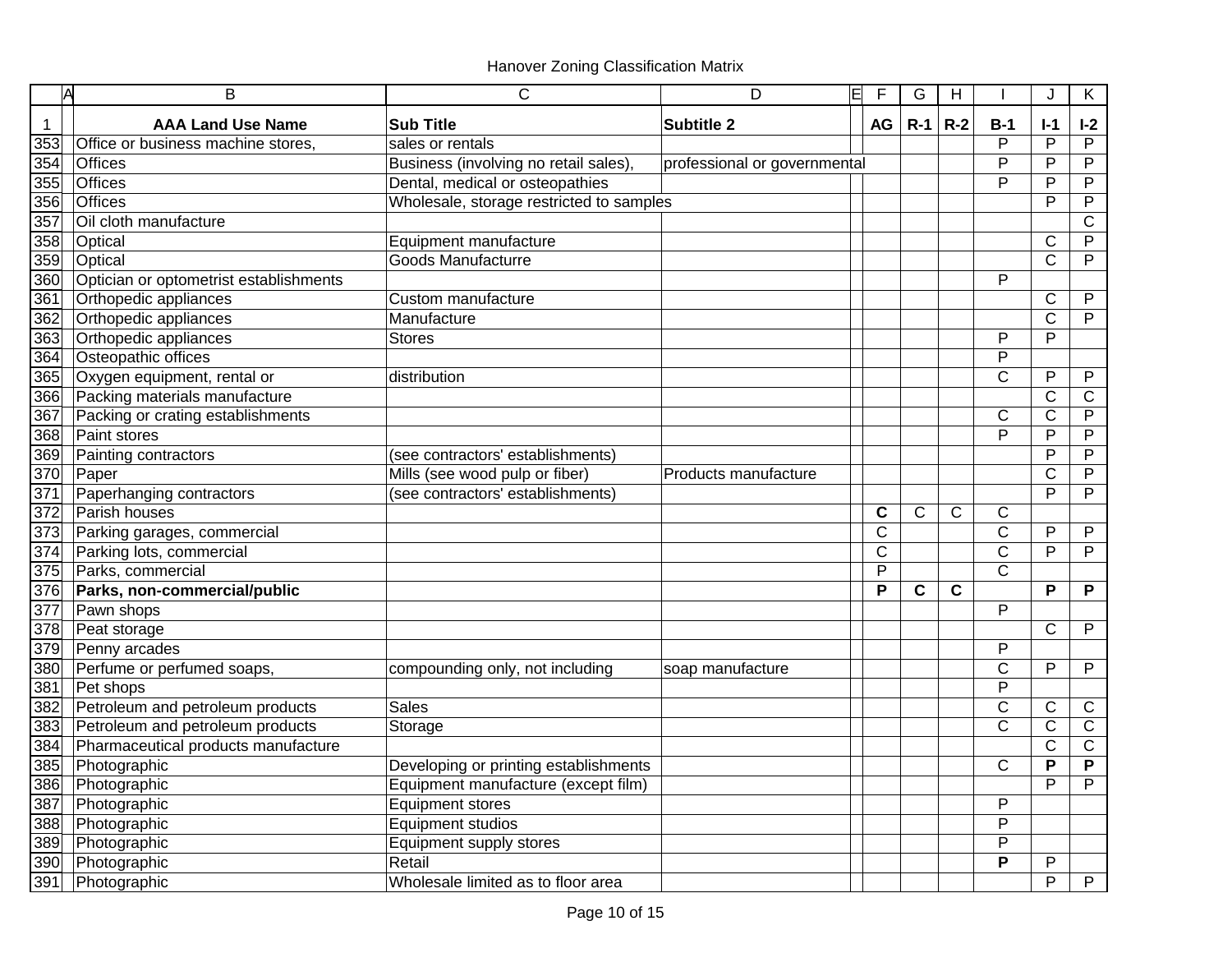## Hanover Zoning Classification Matrix

| A                | B                                  | $\mathsf C$                                  | E<br>D<br>$\mathsf F$             | G            | H            |                | J            | K              |
|------------------|------------------------------------|----------------------------------------------|-----------------------------------|--------------|--------------|----------------|--------------|----------------|
| $\mathbf 1$      | <b>AAA Land Use Name</b>           | <b>Sub Title</b>                             | <b>Subtitle 2</b><br>AG           | $R-1$ $R-2$  |              | $B-1$          | $I-1$        | $I-2$          |
| 392              | Photographic                       | Wholesale unlimited                          |                                   |              |              |                | P            | P              |
| 393              | Photostating establishment         |                                              |                                   |              |              | P              | P            | P              |
| 394              | Physical culture establishments    |                                              |                                   |              |              | C              |              |                |
| 395              | Picture framing shops, custom      |                                              |                                   |              |              | P              |              |                |
| 396              | Plastics                           | Products manufacture                         |                                   |              |              |                |              | C              |
| 397              | Plumbing                           | Contractors                                  | (see contractors' establishments) |              |              |                | P            | $\mathsf{P}$   |
| 398              | Plumbing                           | Equipment manufacture (see tools             | and hardware manufacture)         |              |              |                | C            | $\mathsf{P}$   |
| 399              | Plumbing                           | Showrooms, without repair facilities         |                                   |              |              | С              | P            | $\mathsf{P}$   |
| 400              | Police stations                    |                                              | P                                 | P            | P            | P              | P            | P              |
| 401              | Pool halls                         |                                              |                                   |              |              | P              |              |                |
| 402              | Porcelain products manufacture     |                                              |                                   |              |              |                |              | C              |
| 403              | Post offices                       | <b>Branch</b>                                | C                                 |              |              | P              | P            | P              |
| 404              | Post offices                       | Main                                         | C                                 |              |              | $\overline{P}$ | P            | $\mathsf{P}$   |
| 405              | Poultry                            | Killing establishments, retail               | sales on the same zoning lot only |              |              |                |              | C              |
| 406              | Poultry                            | Packing or slaughtering                      |                                   |              |              |                |              | $\mathsf{C}$   |
| 407              | Precision instruments manufacture  | Optimcal equipment, clocks, or like products |                                   |              |              |                | P            | P              |
| 408              | Precision instruments manufacture  | Medical, dental, drafting instruments,       | optical goods or like products    |              |              |                | P            | P              |
| 409              | Printing                           |                                              |                                   |              |              | C              | P            | P              |
| 410              | Produce or meat markets, wholesale |                                              | C                                 |              |              |                | P            | P              |
| 411              | Products manufactured from         | previous manufacture                         |                                   |              |              |                | P            | P              |
| 412              | Products, treatments or processing | Reduction, refining, smelting, or            |                                   |              |              |                | $\mathsf{C}$ | P              |
| 413              | Public garage                      |                                              |                                   |              |              | С              | P            | P              |
| 414              | Pump repairing and rental          |                                              |                                   |              |              | C              | P            | $\mathsf{P}$   |
| 415              | Pumping stations, water or sewage  |                                              | P                                 | C            | $\mathsf{C}$ | P              | P            | P              |
| 416              | Rabbit                             | Killing establishments, retail               | sales on the same zoning lot only |              |              |                |              | $\mathsf{C}$   |
| 417              | Rabbit                             | packing or slaughtering                      |                                   |              |              |                |              | $\mathsf{C}$   |
| 418              | Race tracks                        |                                              |                                   |              |              |                |              | $\mathsf{C}$   |
| $\overline{419}$ | Radio                              | Stores and repair shops                      |                                   |              |              | P              | P            | P              |
| 420              | Radio                              | <b>Studios</b>                               | C                                 |              |              | P              | P            | P              |
| 421              | Radio                              | Towers (includes microwave)                  | C                                 |              |              | $\mathsf{C}$   | C            | $\mathsf{C}$   |
| 422              | Railroad                           | Equipment manufacture, including             | railroad cars or locomotives      |              |              |                |              | C              |
| 423              | Railroad                           | Freight terminals, yards, or                 | appurtenances, or facilities or   |              |              |                | C            | C              |
| 424              | Rectories                          |                                              | $\mathbf c$                       | $\mathsf{C}$ | $\mathsf{C}$ | C              |              |                |
| 425              | Recycling centers                  |                                              |                                   |              | $\mathsf C$  | P              | P            |                |
| 426              | Reducing salons                    |                                              |                                   |              | $\mathbf c$  | P              | $\mathbf c$  | $\mathbf c$    |
| 427              | Refreshment stands                 | Drive-in                                     |                                   |              |              | P              | C            | $\mathbf c$    |
| 428              | <b>Refreshment stands</b>          | Non drive-in                                 |                                   |              |              | z              | C            | $\mathbf c$    |
| 429              | Refrigerating plants               |                                              |                                   |              |              |                | C            | $\mathsf C$    |
| 430              | Religious or church art goods      | Manufacture                                  |                                   |              |              |                | Ċ            | $\overline{P}$ |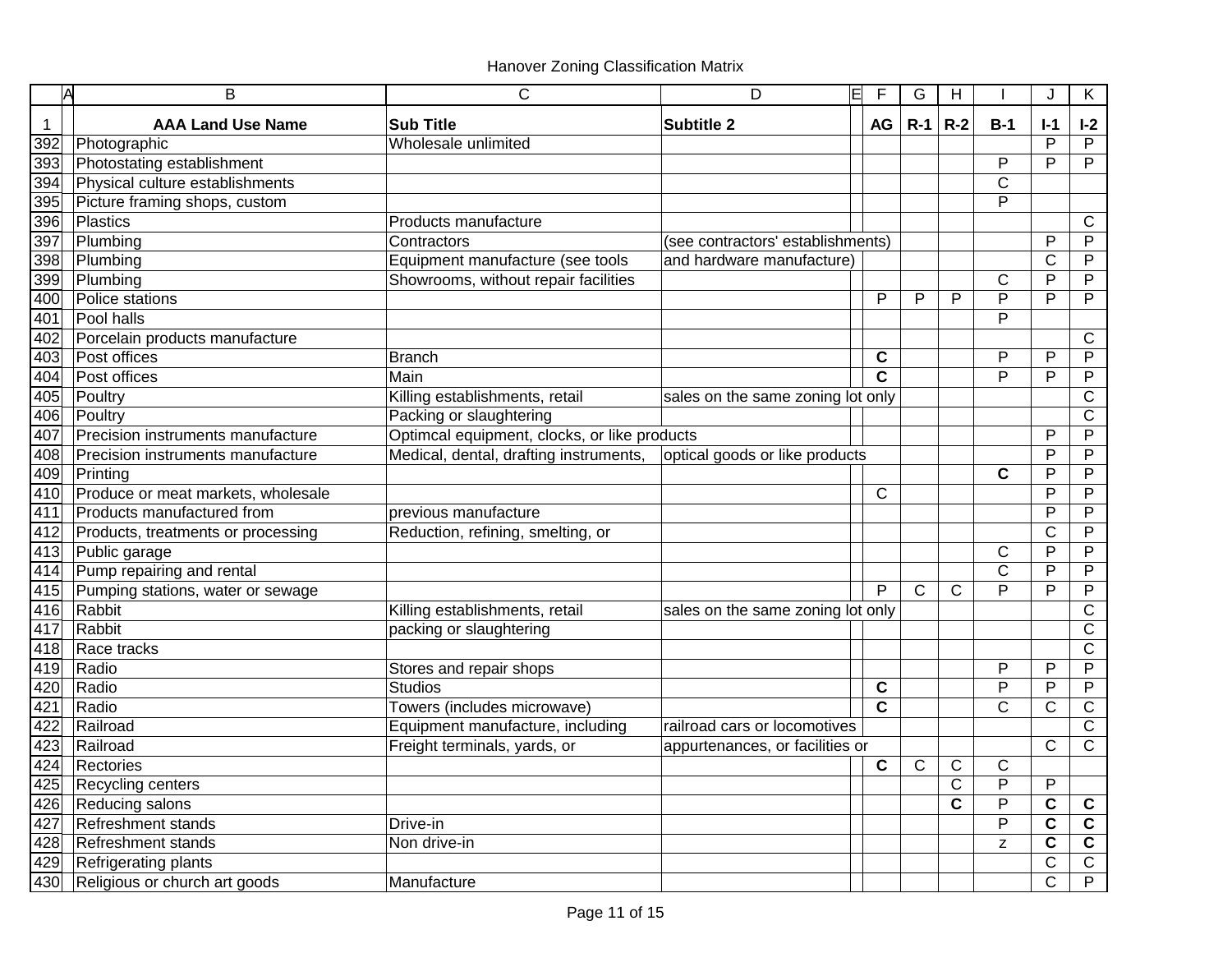| Α                | B                                      | С                                 | E<br>D                              | F  | G              | $\overline{H}$            |              | J           | K                         |
|------------------|----------------------------------------|-----------------------------------|-------------------------------------|----|----------------|---------------------------|--------------|-------------|---------------------------|
| 1                | <b>AAA Land Use Name</b>               | <b>Sub Title</b>                  | <b>Subtitle 2</b>                   | AG | $R-1$ $R-2$    |                           | $B-1$        | $I-1$       | $I-2$                     |
| 431              | <b>Rental lodging</b>                  | Apartment hotels                  |                                     |    |                |                           | $\mathbf c$  |             |                           |
| 432              | <b>Rental lodging</b>                  | Hotels (see hotels)               |                                     | C  | C              |                           | C            |             | $\mathbf c$               |
| 433              | Rental lodging                         | Motels (see motels)               |                                     |    | C              |                           |              | P           |                           |
| 434              | Rent-alls, small equipment             |                                   |                                     |    |                |                           | P            | P           | $\mathsf{P}$              |
| 435              | Residences (see dwelling or housing)   |                                   |                                     | X  | $\times$       | $\boldsymbol{\mathsf{X}}$ | $\times$     | X           | $\boldsymbol{\mathsf{X}}$ |
| 436              | Restaurant                             |                                   |                                     |    |                |                           | P            | $\mathbf c$ | $\mathbf c$               |
| 437              | <b>Retail Sales</b>                    | general merchandise               |                                     |    |                |                           | P            | $\mathbf c$ | $\mathbf c$               |
| 438              | Riding equipment shops                 |                                   |                                     |    |                |                           | P            |             |                           |
| 439              | <b>Riding stables</b>                  |                                   |                                     | P  |                |                           | $\mathsf C$  |             |                           |
| $\overline{440}$ | Road building equipment sales          |                                   |                                     |    |                |                           |              | С           | P                         |
| 441              | Roofing contractors                    | (see contractors' establishments) |                                     |    |                |                           |              | P           | P                         |
| 442              | Rooming houses                         |                                   |                                     |    |                | $\mathbf c$               | P            |             |                           |
| 443              | Rubber                                 | Products manufacture (excluding   | all rubber or synthetic processing) |    |                |                           |              | C           | $\mathsf{C}$              |
| 444              | Rug stores                             |                                   |                                     |    |                |                           | P            |             |                           |
| $\overline{445}$ | Sanitariums                            |                                   |                                     |    |                |                           | P            |             |                           |
| $\overline{446}$ | Savings and loan associations          |                                   |                                     |    |                | P                         |              | P           |                           |
| 447              | Sawmills                               |                                   |                                     |    |                |                           |              | P           | P                         |
| 448              | Scales, commercial weighing            |                                   |                                     | P  |                |                           |              | P           | P                         |
| 449              | Schools                                | Elementary                        |                                     | P  | $\mathsf C$    | C                         |              |             |                           |
| $\overline{450}$ | Schools                                | Nursery                           |                                     | P  | $\overline{C}$ | $\overline{C}$            |              |             |                           |
| 451              | Schools                                | Secondary                         |                                     | P  | $\mathsf{C}$   | $\mathsf{C}$              |              |             |                           |
| 452              | Schools                                | Trade or other schools for adults | limited as to objectionable ef      | P  |                |                           | P            | P           |                           |
| 453              | Scrap metal, paper or rages storage    |                                   |                                     |    |                |                           |              |             | $\mathbf C$               |
| 454              | Seed stores                            |                                   |                                     |    |                |                           | P            |             |                           |
| 455              | Sewage disposal plants                 |                                   |                                     |    |                |                           |              |             | $\mathsf{C}$              |
| 456              | Sewing machine stores selling          | household machines only           |                                     |    |                |                           | P            |             |                           |
| 457              | Shoe                                   | Manufacture                       |                                     |    |                |                           |              |             | $\mathsf{C}$              |
| 458              | Shoe                                   | Repair shops                      |                                     |    |                |                           | P            |             |                           |
| 459              | Shoe                                   | <b>Stores</b>                     |                                     |    |                |                           | P            |             |                           |
| 460              | Shoe polish manufacture                |                                   |                                     |    |                |                           |              |             | C                         |
| 461              | Shoe shine stands                      |                                   |                                     |    |                |                           | P            | P           | P                         |
| 462              | Sign fabrication, metal and neon       |                                   |                                     |    |                |                           |              | P           | P                         |
| 463              | Sign painting shops                    |                                   |                                     |    |                |                           | C            | P           | P                         |
| 464              | Silver plating shops, custom, & repair |                                   |                                     |    |                |                           | $\mathsf{C}$ | P           | P                         |
| 465              | Silverware manufacture, plate          | or sterling                       |                                     |    |                |                           |              | P           | P                         |
| 466              | Sisal products manufacture             |                                   |                                     |    |                |                           |              | C           | C                         |
| 467              | Size manufacture                       |                                   |                                     |    |                |                           |              |             | $\mathsf{C}$              |
| 468              | Skating rinks, indoor                  |                                   |                                     | C  |                | C                         | C            |             |                           |
| 469              | Slag piles                             |                                   |                                     |    |                |                           |              |             | $\mathsf{C}$              |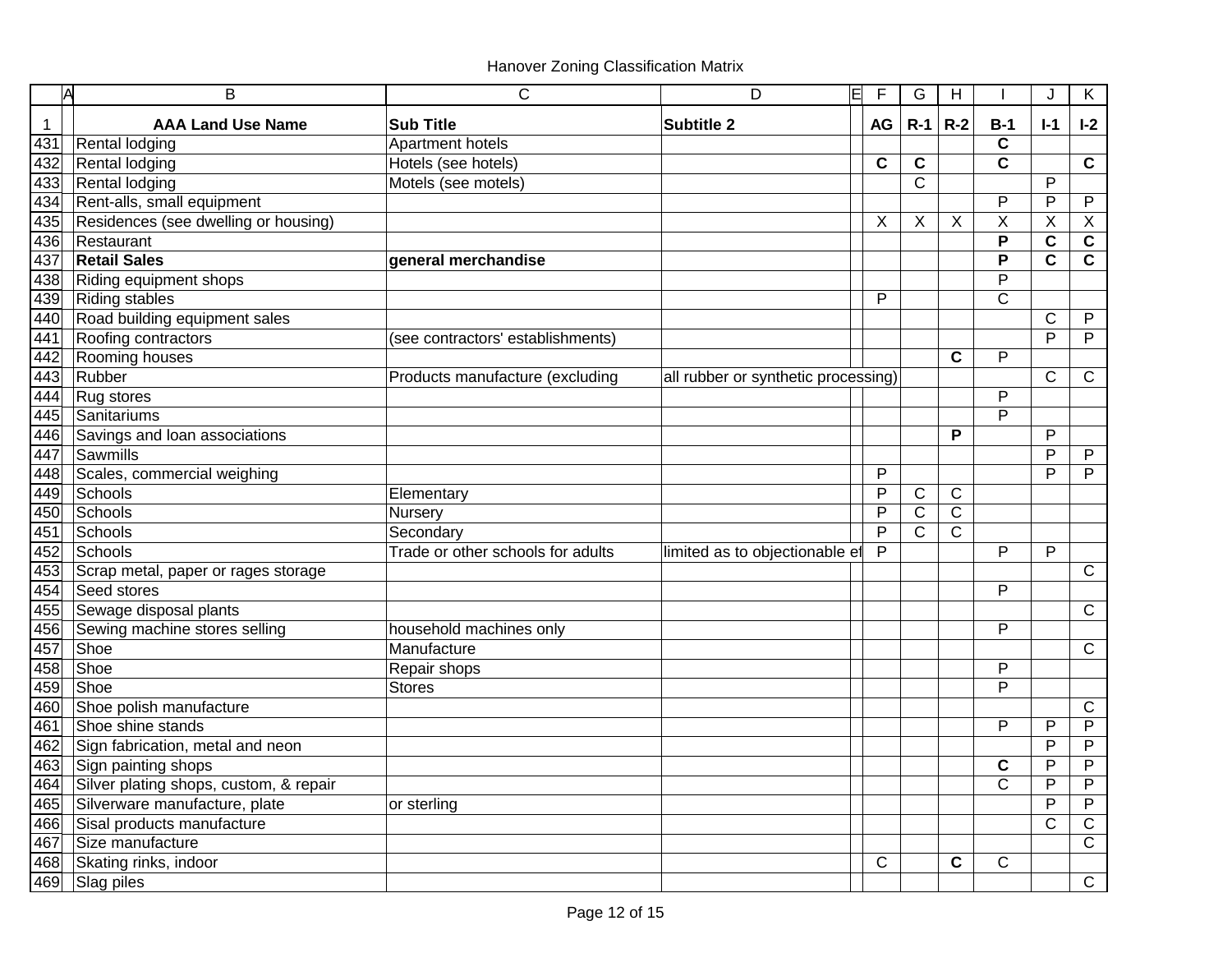| A                | B                                  | C                                   | 旧<br>D                        | F  | G     | H     |                | J                       | K              |
|------------------|------------------------------------|-------------------------------------|-------------------------------|----|-------|-------|----------------|-------------------------|----------------|
| $\mathbf 1$      | <b>AAA Land Use Name</b>           | <b>Sub Title</b>                    | Subtitle 2                    | AG | $R-1$ | $R-2$ | $B-1$          | $I-1$                   | $I-2$          |
| 470              | Slaughtering of animals or poultry |                                     |                               |    |       |       |                |                         | C              |
| 471              | Soaps or detergent                 | Manufacture including fat rendering |                               |    |       |       |                |                         | $\mathsf{C}$   |
| 472              | Soaps or detergent                 | Packaging only                      |                               |    |       |       |                | C                       | C              |
| $\overline{473}$ | Soldering shops                    |                                     |                               |    |       |       |                | P                       | P              |
| 474              | Solvent extracting                 |                                     |                               |    |       |       |                |                         | C              |
| 475              | Sound systems & equipment sales    |                                     |                               |    |       |       | C              | P                       | P              |
| 476              | Sporting equipment manufacture     |                                     |                               |    |       |       |                | $\overline{C}$          | P              |
| 477              | Sporting goods store               |                                     |                               |    |       |       | P              |                         |                |
| 478              | Stamp dealers (nongovernmental)    |                                     |                               |    |       |       | P              |                         |                |
| 479              | Stamp redemption centers           |                                     |                               |    |       |       | P              |                         |                |
| 480              | Starch manufactures                |                                     |                               |    |       |       |                |                         | $\overline{C}$ |
| 481              | Stationary stores                  |                                     |                               |    |       |       | P              |                         |                |
| 482              | Statuary, mannequins, figurines,   | religious or church art goods       | Manufacture                   |    |       |       |                | P                       | P              |
| 483              | Statuary, mannequins, figurines,   | religious or church art goods       | <b>Sales</b>                  |    |       |       | P              |                         |                |
| 484              | Steel products                     | Miscellaneous fabrication           | or assembly                   |    |       |       |                | P                       | P              |
| 485              | Steel products                     | Structural products manufacture     |                               |    |       |       |                | $\overline{C}$          | P              |
| 486              | Stock and bond market exchange     |                                     |                               |    |       |       | $\mathsf{P}$   |                         |                |
| 487              | Stock yards                        |                                     |                               |    |       |       |                |                         | C              |
| 488              | Storage, wholesale                 |                                     |                               |    |       |       |                | P                       | P              |
| 489              | Studios                            | Music, dancing or theatrical        |                               |    |       |       | C              | $\overline{\mathbf{c}}$ | $\mathbf c$    |
| 490              | Studios                            | Radio or television                 |                               |    |       |       | C              | C                       | $\mathbf c$    |
| 491              | Sugar refining                     |                                     |                               |    |       |       |                |                         | C              |
| 492              | Swimming pools, commercial         | Indoor                              |                               | C  |       |       | P              |                         |                |
| 493              | Swimming pools, commercial         | Outdoor                             |                               | C  |       |       | P              |                         |                |
| 494              | <b>Tackle shops</b>                |                                     |                               |    |       |       | $\overline{P}$ |                         |                |
| 495              | Tailors, custom                    |                                     |                               |    |       |       | P              |                         |                |
| 496              | Tanning (see leather or fur)       |                                     |                               |    |       |       |                |                         | C              |
| 497              | Tapestries manufacture             |                                     |                               |    |       |       |                | P                       | P              |
| 498              | Taverns                            |                                     |                               |    |       |       | P              | P                       | P              |
| 499              | <b>Taxicab stands</b>              |                                     |                               |    |       |       | P              | P                       | P              |
| 500              | Taxidermist shops                  |                                     |                               |    |       |       | $\mathsf{C}$   | P                       | P              |
| 501              | Telegraph offices                  |                                     |                               |    |       | P     | P              | P                       |                |
| 502              | Telephone exchangers               |                                     |                               | P  | C     | C     | P              | P                       | P              |
| 503              | Television                         | Stores and repair shops             |                               |    |       |       | P              | $\mathbf c$             | $\mathbf c$    |
| 504              | Television                         | <b>Studios</b>                      |                               | P  |       |       | P              | P                       | P              |
| 505              | Television                         | <b>Towers</b>                       |                               | P  |       |       | C              | P                       | P              |
| 506              | Textiles                           | Bleaching                           |                               |    |       |       |                |                         | C              |
| $\overline{50}$  | Textiles                           | Products manufacture                |                               |    |       |       |                |                         | С              |
| 508              | Textiles                           | Spinning, weaving, manufacturing    | dyeing, printing, knit goods, |    |       |       |                |                         | $\mathsf{C}$   |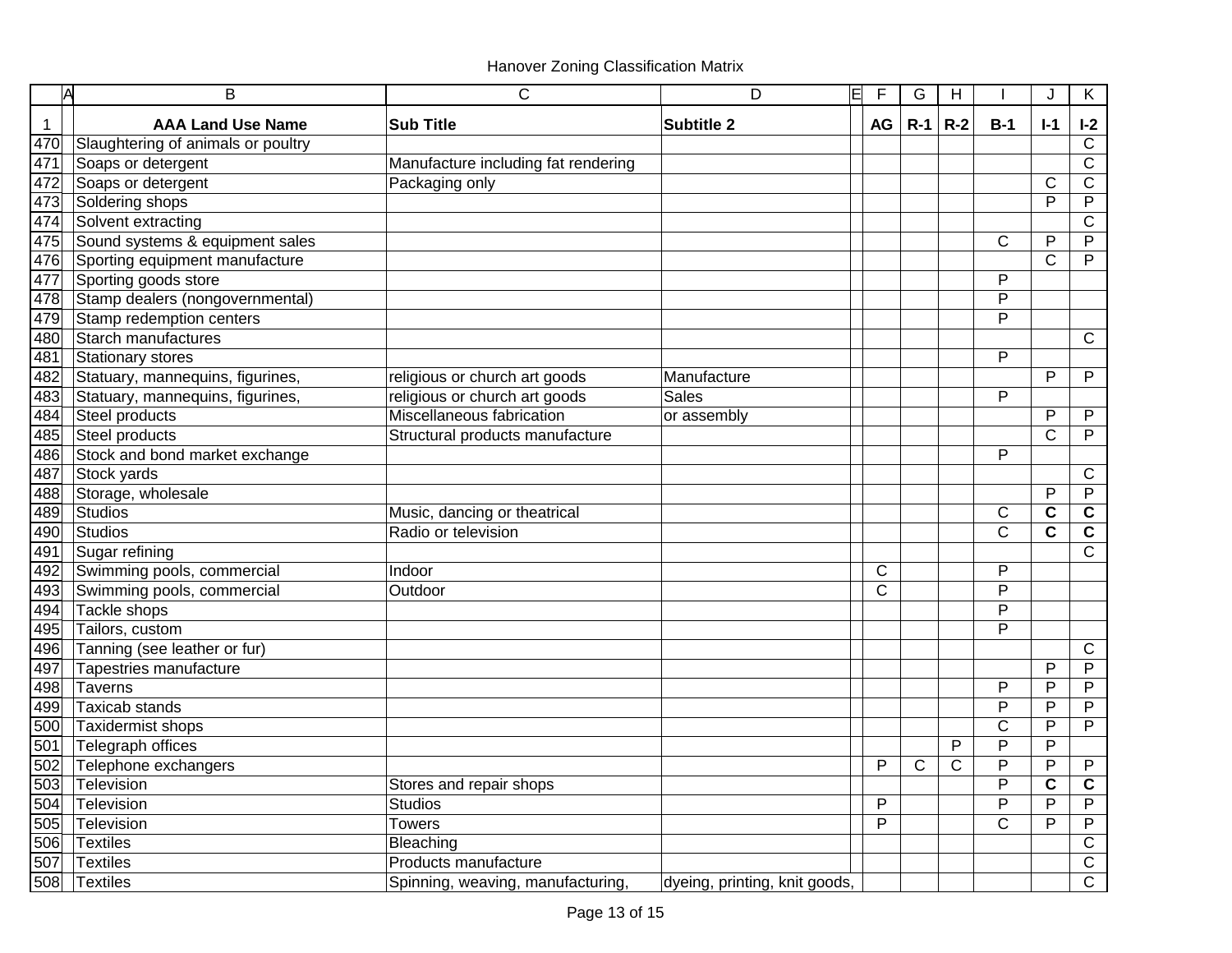|     | A<br>B                                           | $\mathsf{C}$                             | D                            | 旧 | $\mathsf{F}$ | G     | H     |       | J                     | Κ                       |
|-----|--------------------------------------------------|------------------------------------------|------------------------------|---|--------------|-------|-------|-------|-----------------------|-------------------------|
| 1   | <b>AAA Land Use Name</b>                         | <b>Sub Title</b>                         | <b>Subtitle 2</b>            |   | AG           | $R-1$ | $R-2$ | $B-1$ | $I-1$                 | $I-2$                   |
| 509 | <b>Textiles</b>                                  |                                          | yarn, thread or cordage      |   |              |       |       |       |                       | $\mathsf{C}$            |
| 510 | Theatres, drive-in                               |                                          |                              |   | C            |       |       |       |                       |                         |
| 511 | Tile manufacture                                 |                                          |                              |   |              |       |       |       |                       | C                       |
| 512 | Tire recapping and repairing                     |                                          |                              |   |              |       |       |       | C                     | $\mathsf{P}$            |
| 513 | Tobacco                                          | Curing and manufacture, or               | tobacco products manufacture |   |              |       |       |       | C                     | C                       |
| 514 | Tobacco                                          | <b>Stores</b>                            |                              |   |              |       |       | P     |                       |                         |
| 515 | Toiletries manufacture, not                      | including soap manufacture               |                              |   |              |       |       |       | C                     | P                       |
| 516 | Tool, die or pattern making                      | establishments                           |                              |   |              |       |       |       | C                     | P                       |
| 517 | Tool or hardware manufacture                     |                                          |                              |   |              |       |       |       | $\mathsf{C}$          | P                       |
| 518 | Topsoil storage                                  |                                          |                              |   | $\mathsf{P}$ |       |       |       | C                     | C                       |
| 519 | Tourist cabins                                   |                                          |                              |   | $\mathbf c$  |       |       | C     |                       |                         |
| 520 | <b>Tourist houses</b>                            |                                          |                              |   | $\mathbf c$  |       |       | C     |                       |                         |
| 521 | Towel supply establishments                      |                                          |                              |   |              |       |       |       | P                     | $\mathsf{P}$            |
| 522 | <b>Toys</b>                                      | Manufacture                              |                              |   |              |       |       |       | P                     | P                       |
| 523 | Toys                                             | <b>Stores</b>                            |                              |   |              |       |       | P     |                       |                         |
| 524 | Trailer or mobile home                           | Manufacture, including parts             |                              |   |              |       |       |       | C                     | P                       |
| 525 | Trailer or mobile home                           | Rental, U-Haul                           |                              |   |              |       |       |       | C                     | P                       |
| 526 | Trailer or mobile home                           | Repair, body                             |                              |   |              |       |       |       | C                     | P                       |
| 527 | Trailer or mobile home                           | Sales, open or enclosed                  |                              |   |              |       |       |       | C                     | P                       |
| 528 | Trailer or mobile home                           | Showrooms, with no repair services       |                              |   |              |       |       |       | $\overline{\text{c}}$ | $\overline{\mathsf{P}}$ |
| 529 | <b>Travel bureaus</b>                            |                                          |                              |   |              |       |       | P     | P                     |                         |
| 530 | <b>Truck</b>                                     | Engine rebuilding                        |                              |   |              |       |       |       | P                     | $\mathsf{P}$            |
| 531 | <b>Truck</b>                                     | Manufacture                              |                              |   |              |       |       |       |                       | C                       |
| 532 | <b>Truck</b>                                     | Parts manufacture                        |                              |   |              |       |       |       | $\mathsf{C}$          | C                       |
| 533 | <b>Truck</b>                                     | Repairs, body                            |                              |   |              |       |       | C     | P                     | P                       |
| 534 | <b>Truck</b>                                     | Sales (new or used), open or             | enclosed                     |   |              |       |       | C     | P                     |                         |
| 535 | <b>Truck</b>                                     | Showrooms, with no repair services       |                              |   |              |       |       | С     | P                     | P                       |
| 536 | Trucking terminals or motor freight stations     | Limited as to lot area                   |                              |   |              |       |       |       | P                     | P                       |
| 537 | Trucking terminals or motor                      | Unlimited                                |                              |   |              |       |       |       | P                     | P                       |
| 538 | Turpentine manufacture                           |                                          |                              |   |              |       |       |       |                       | C                       |
| 539 | Typewriter or other small business               | machine repair shops                     |                              |   |              |       |       | C     | P                     |                         |
| 540 | Typewriter sales stores, with incidental repairs |                                          |                              |   |              |       |       | P     | P                     |                         |
| 541 | Umbrellas manufacture                            |                                          |                              |   |              |       |       |       | P                     | P                       |
| 542 | Upholstering                                     | Bulk, excluding shops dealing            | directly with the consumer   |   |              |       |       |       | P                     | P                       |
| 543 | Upholstering                                     | Shops dealing directly with the consumer |                              |   |              |       |       | P     | P                     |                         |
| 544 | Variety stores                                   |                                          |                              |   |              |       |       | P     |                       |                         |
| 545 | Vehicles, manufacture, children's                |                                          |                              |   |              |       |       |       | $\mathsf{C}$          | $\mathsf{P}$            |
| 546 | Venetian blinds                                  | Custom shops, including repairs          |                              |   |              |       |       | P     |                       |                         |
| 547 | Venetian blinds                                  | Manufacture                              |                              |   |              |       |       |       | C                     | P                       |